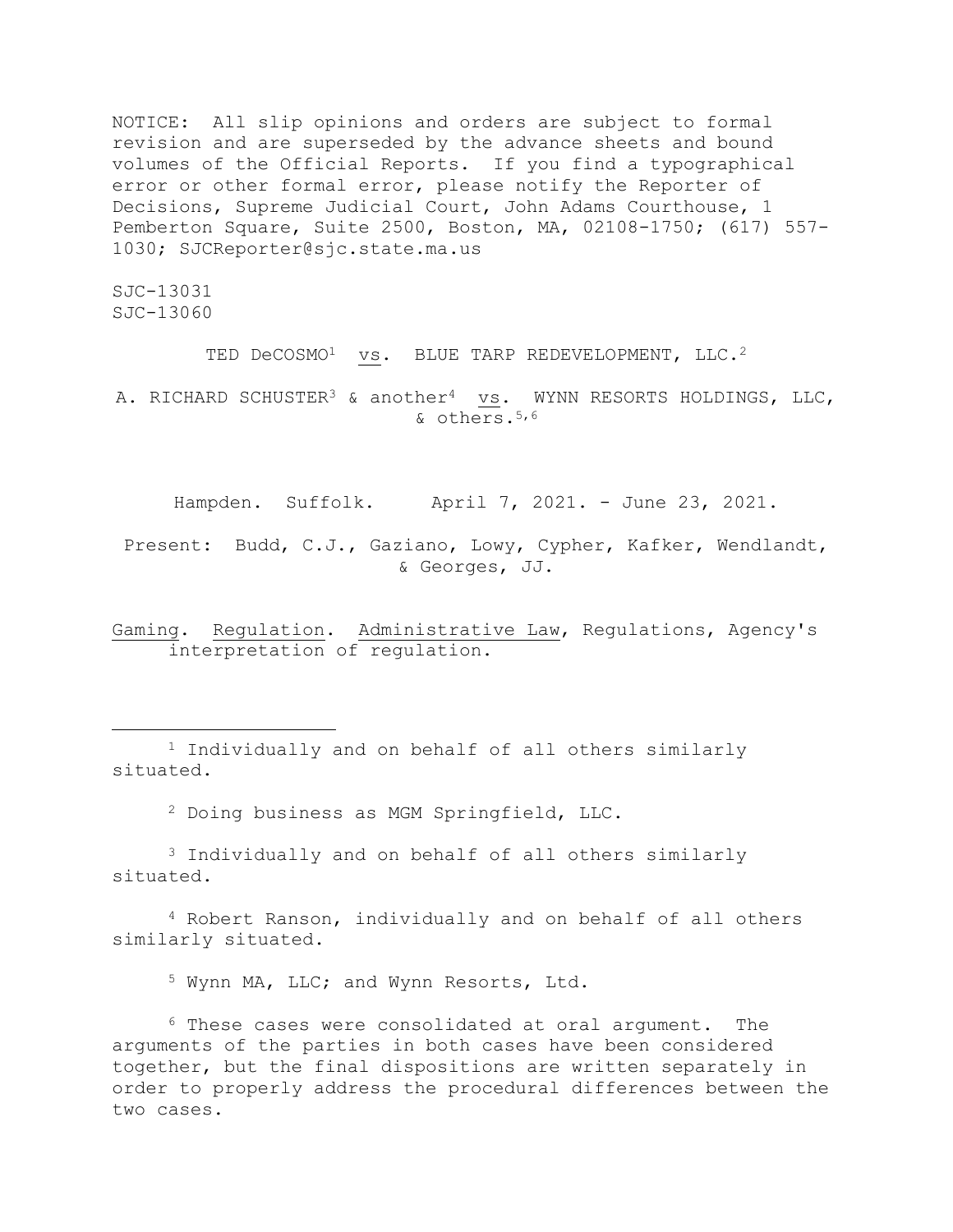Civil action commenced in the Superior Court Department on July 29, 2019.

A motion to dismiss was heard by John S. Ferrara, J.

The Supreme Judicial Court granted an application for direct appellate review.

Certification of a question of law to the Supreme Judicial Court by the United States District Court for the District of Massachusetts.

Joshua N. Garick for A. Richard Schuster & another. Wayne F. Dennison for the defendants.

Jeffrey S. Morneau, for Ted DeCosmo, was present but did not argue.

Matt Cameron, for Stop Predatory Gambling Foundation, amicus curiae, submitted a brief.

David S. Mackey & Melissa C. Allison, Special Assistant Attorneys General, for Massachusetts Gaming Commission, amicus curiae, submitted a brief.

KAFKER, J. According to the wise gambling proverb, "If you must play, decide upon three things at the start: the rules of the game, the stakes, and the quitting time." The gamblers challenging the rules of the game and the stakes here (plaintiffs) were blackjack players at the Encore Boston Harbor Casino, operated by Wynn Resorts Holdings, LLC, Wynn MA, LLC, and Wynn Resorts, Ltd. (Encore); and the MGM Springfield casino, operated by Blue Tarp Redevelopment, LLC (MGM). They played at tables requiring smaller bets and paying out a winning "blackjack" at six dollars for every five dollars bet (6:5), rather than three dollars for every two dollars bet (3:2) as at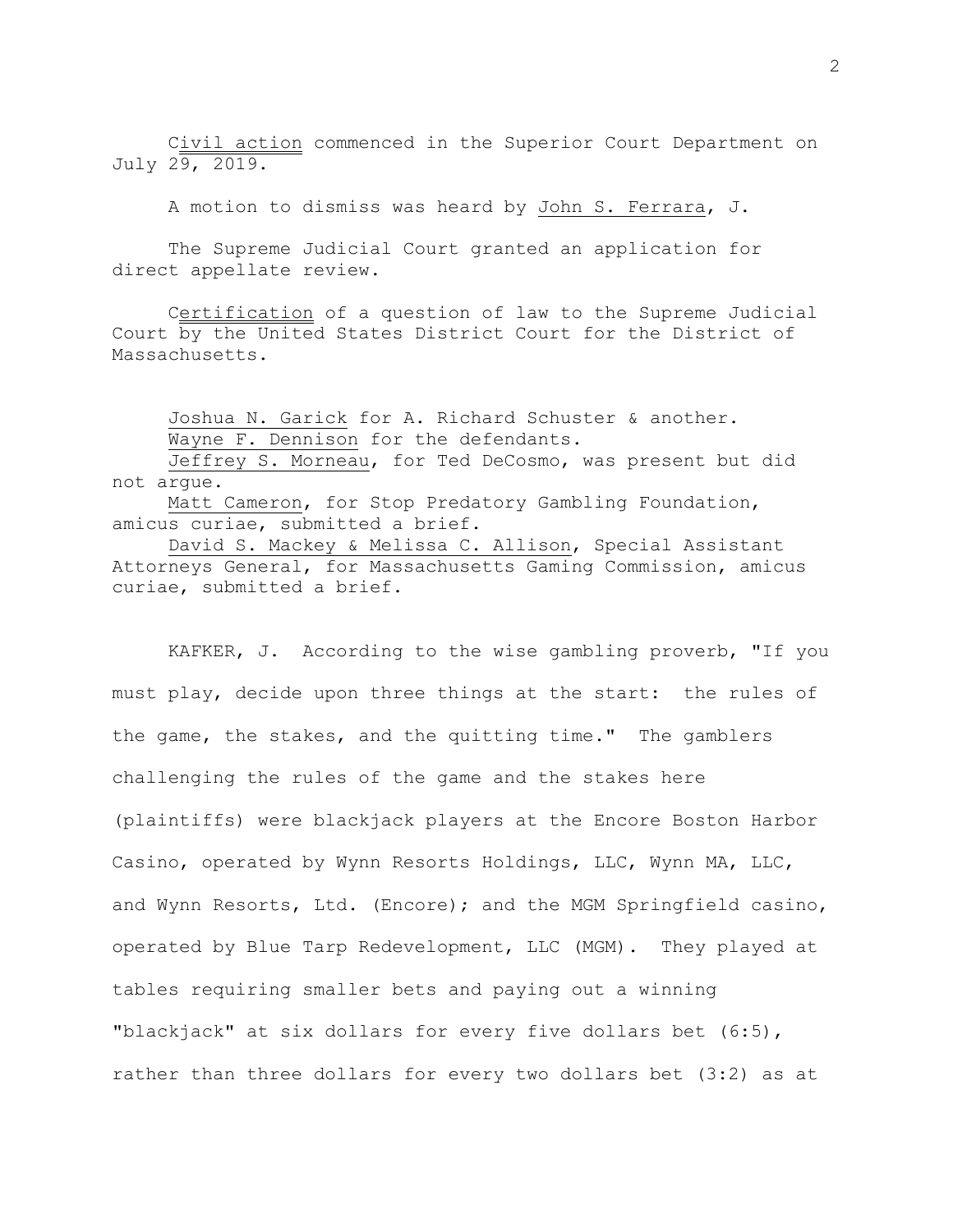the more expensive tables. The plaintiffs sat down at tables with the basic rules and 6:5 payouts printed on the felt of the table, were dealt blackjacks, and won.

With the advice of counsel, they now contend that they are entitled to 3:2, not 6:5, payouts, because the Massachusetts Gaming Commission's (commission's) blackjack rules, particularly rule 7(d), do not clearly authorize payouts of 6:5 except with games played by dealing rules different from those used at the plaintiffs' tables. Unfortunately, rule 7(d) is at least somewhat ambiguous. In response to the plaintiffs' claims, the commission has consistently interpreted rule 7(d) to authorize the 6:5 payout option at issue.

In a case brought by A. Richard Schuster and Robert Ranson, on behalf of themselves and all others similarly situated, a Federal District Court judge nonetheless denied Encore's motion to dismiss and certified a question of law to this court. In a separate case brought by Ted DeCosmo, on behalf of himself and all others similarly situated, a Superior Court judge agreed with the casinos and the commission and allowed MGM's motion to dismiss. We conclude that the plaintiffs understood the rules and the stakes, and that deference is due to the commission's

3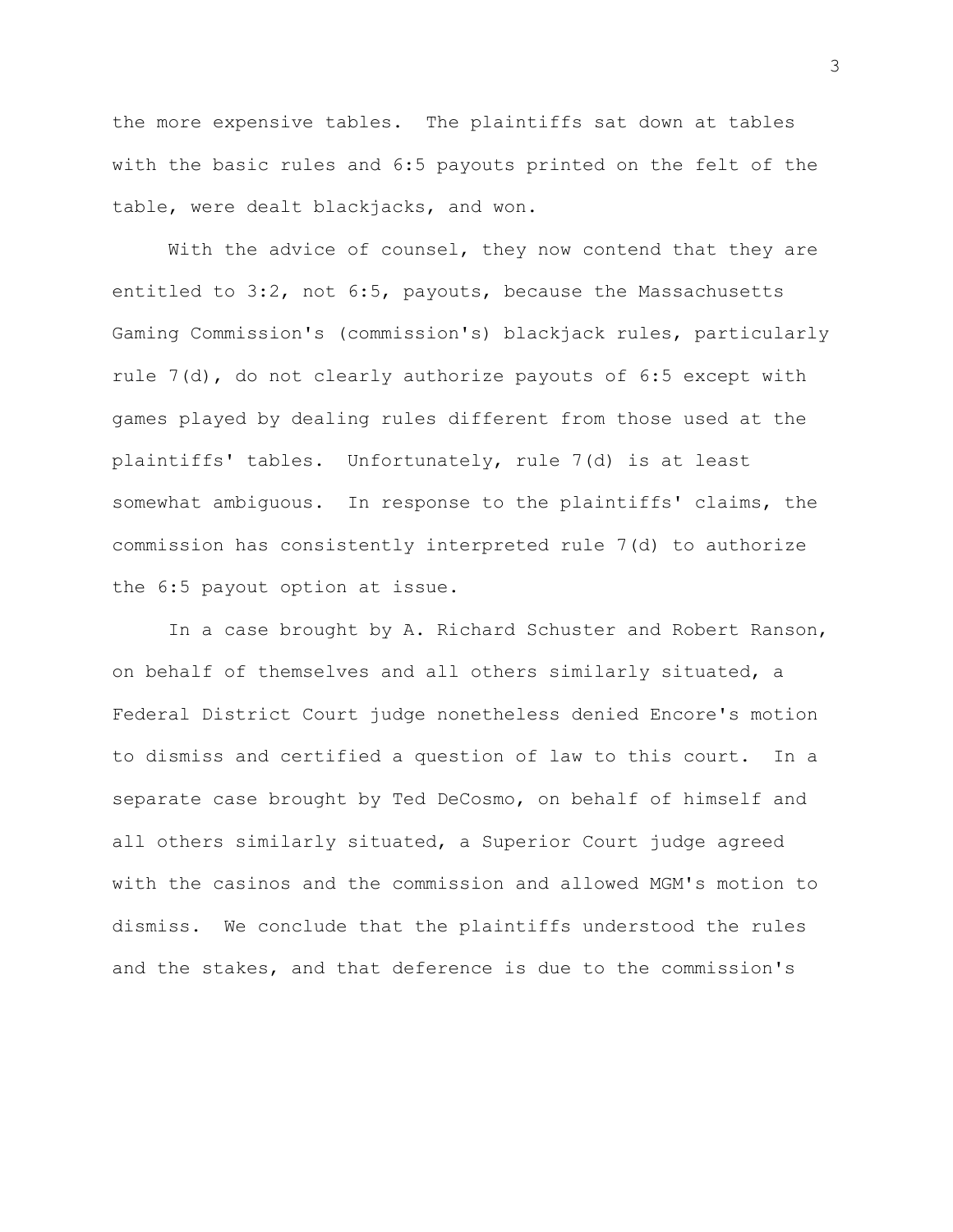interpretation. Therefore, the plaintiffs lose this last bet. They should have quit while they were ahead.<sup>7</sup>

1. Gaming and blackjack in Massachusetts. Commercial gambling is illegal in Massachusetts except where expressly authorized by the Commonwealth. See G. L. c. 271, § 2; G. L. c. 23K. "Only those table games and their rules authorized by the [c]ommission and posted on the [c]ommission's website . . . may be offered for play in a gaming establishment." 205 Code Mass. Regs. § 147.02 (2018). New games or game variations may not be offered until they are approved by the commission in accordance with the process set out in the regulations, which requires independent certified testing, field trials, public comment, and review. 205 Code Mass. Regs. §§ 147.02, 147.04 (2018).

Blackjack is a card game in which players total the value of their cards and attempt to get more points than the dealer without going over a combined value of twenty-one. Initially, all players and the dealer are dealt two cards. If a player's first two cards include one ace and one card with a value of ten (which includes a ten, jack, queen, or king), that player has been dealt a blackjack.

<sup>&</sup>lt;sup>7</sup> We acknowledge the amicus briefs submitted in Schuster and Ranson's case by the Massachusetts Gaming Commission and the Stop Predatory Gambling Foundation.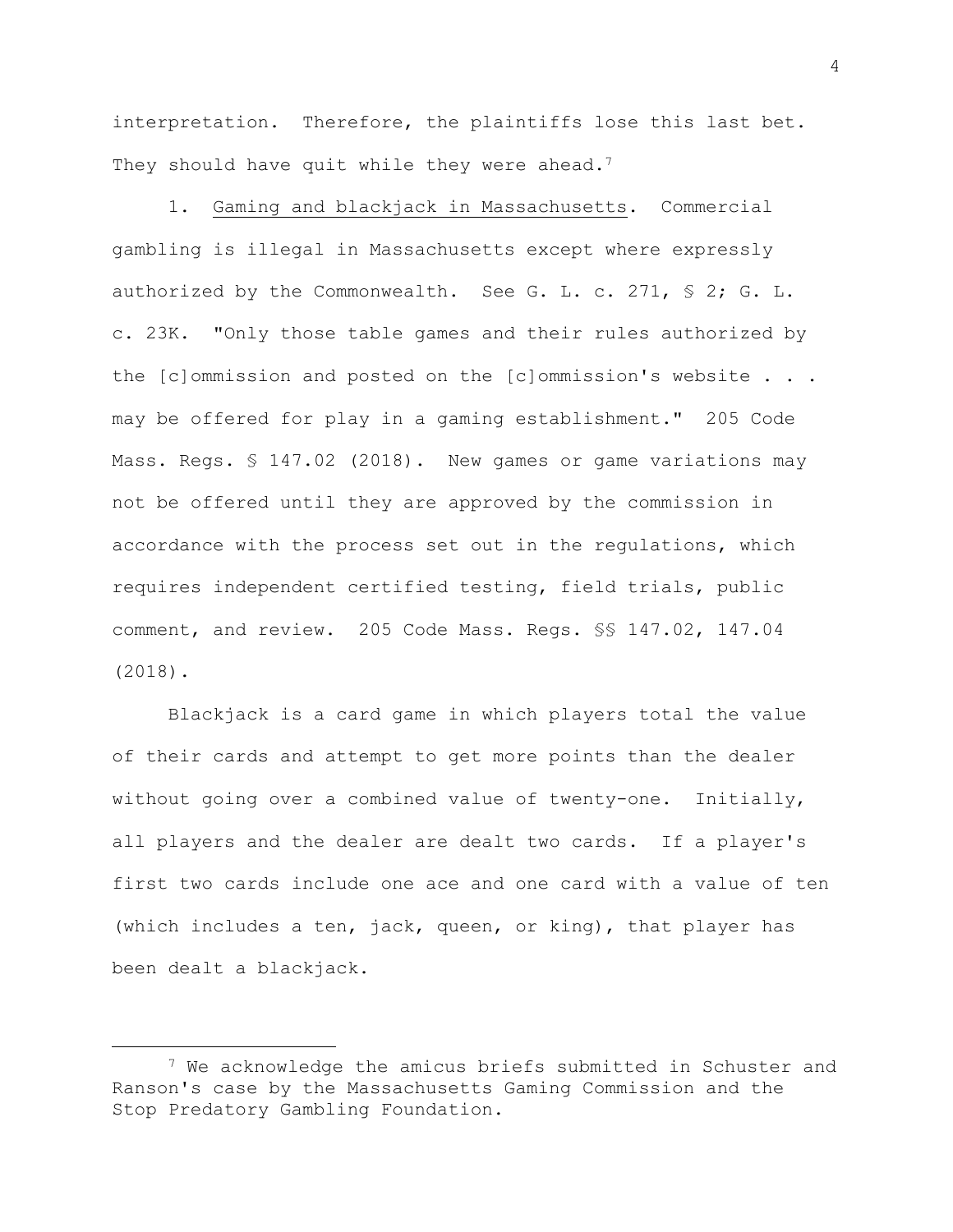The commission has written and published detailed rules of blackjack, which govern game play, equipment, wagers, and payouts. The rules expressly refer to "blackjack" and "the 6 to 5 blackjack variation" (6:5 variation). The 6:5 variation is not the 6:5 option at issue in these cases. The major differences between standard blackjack and the 6:5 variation are as follows: standard blackjack uses six or eight decks of cards that are dealt face up from a dealing shoe, whereas the 6:5 variation uses one or two decks that are dealt face down from the dealer's hand. In standard blackjack, blackjacks receive 3:2 payouts, whereas in the 6:5 variation, blackjacks receive 6:5 payouts.8 The payouts in standard blackjack are more favorable for the player, but the higher number of decks are more favorable for the house. The same is not true of the 6:5 variation: the payouts are less favorable for the player, but using fewer decks increases the player's advantage.

Rule 7(d) contains the only direct reference to playing by standard blackjack rules with a 6:5 payout:

"If the licensee chooses the option to pay a blackjack at odd [sic] of 6 to 5 and doesn't use the 6 to 5 variation, then Section 7(c) is void. If the licensee uses this

<sup>8</sup> To illustrate, if a player wins a one hundred dollar wager in standard blackjack, the 3:2 payout is \$150. If a player wins a one hundred dollar wager in the 6:5 variation, the 6:5 payout is \$120.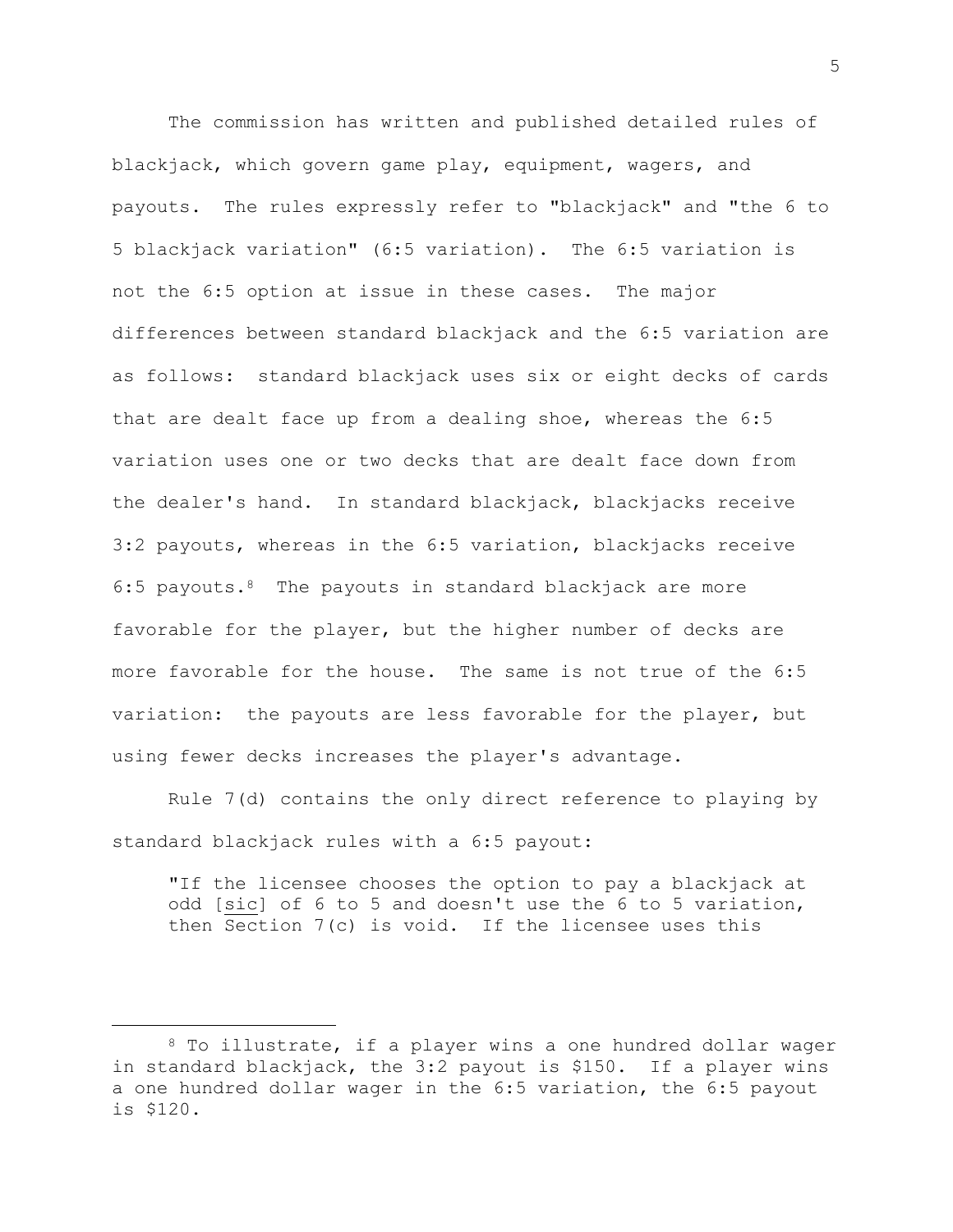option on 6 or 8 deck games, this variation's rules must be displayed on the layout in plain sight."<sup>9</sup>

2. Facts and procedural history. a. Schuster matter (SJC-13060). Encore does not offer the 6:5 variation. Encore does, however, offer a version of blackjack that uses eight decks of cards dealt face up (as in standard blackjack) and that pays 6:5 for a blackjack (as in the 6:5 variation). We will refer to this game as 6:5 payout blackjack. Tables offering 6:5 payout blackjack displayed the following rules: "Blackjack pays 6 to 5. Dealer must draw to 16 and soft 17[10] and stand on hard 17's and all 18's. Insurance pays 2 to 1." Encore offers 6:5 payout blackjack on the main casino floor, which is open to the general public. Encore also offers standard blackjack (with a 3:2 payout) on the upper level of the casino, which is reserved for Encore's "high rollers."

Schuster and Ranson played 6:5 payout blackjack at Encore, were dealt one or more blackjacks, and received 6:5 payouts. On July 15, 2019, Schuster commenced a proposed class action suit in the Superior Court, which Encore removed to the United States District Court for the District of Massachusetts. The District

<sup>9</sup> Section 7(c) refers to an even-money payout option for insurance wagers, which are explained in note 13, infra.

<sup>10</sup> A "soft 17" is a hand containing an ace with a total point value of seventeen when the ace is counted as eleven in value.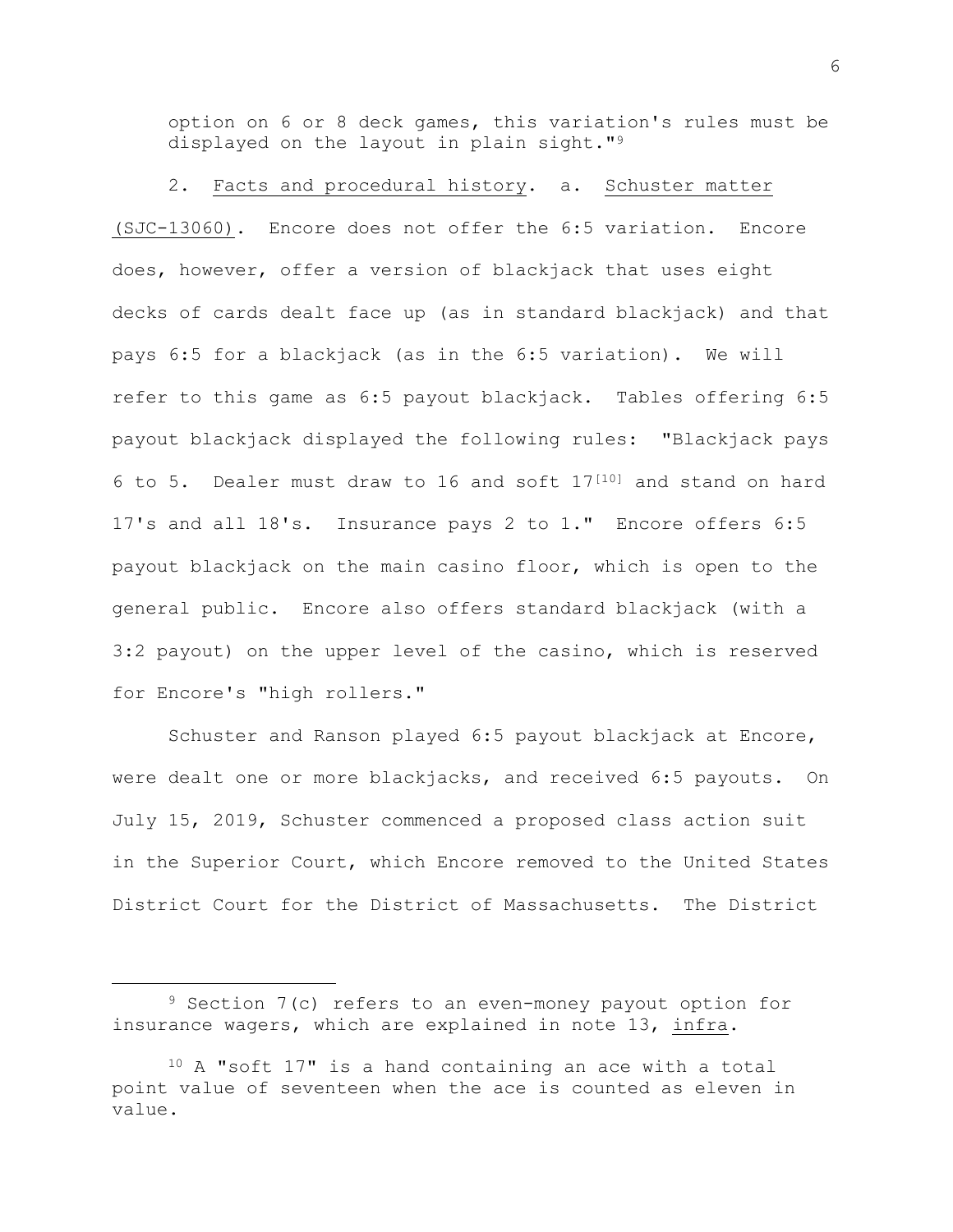Court judge denied Encore's motion to dismiss as to the blackjack dispute. See Schuster v. Encore Boston Harbor, 471 F. Supp. 3d 411, 426 (D. Mass. 2020). After reviewing "the language of [rule] 7(d) in context," a preliminary decision from the commission's investigation and enforcement bureau (IEB) that Encore was in compliance with the rules, and a transcript of the commission's discussion of that decision, the District Court judge concluded that Schuster "made a plausible claim as to Encore's potential violation of the [commission]'s rules regarding the appropriate payout odds on 'a blackjack,' or, in the alternative, Encore's failure to comply with the notice requirements of [rule] 7(d) regarding even-money insurance wagers." Id. at 422. After the complaint was thereafter amended to add Ranson as a plaintiff, the judge, upon the joint motion of the parties, then certified the following question to this court:

"Did the February 11, 2019 version of the Rules of Blackjack that were published by the [commission] and posted on its website in accordance with [205 Code Mass. Regs. § 147.02] permit a Massachusetts casino to pay 6:5 odds to a player who was dealt a winning Blackjack hand, while not otherwise playing by the '6 to 5 Blackjack Variation' rules that were articulated in Rule 6a of the February 11, 2019 version of the Rules of Blackjack?"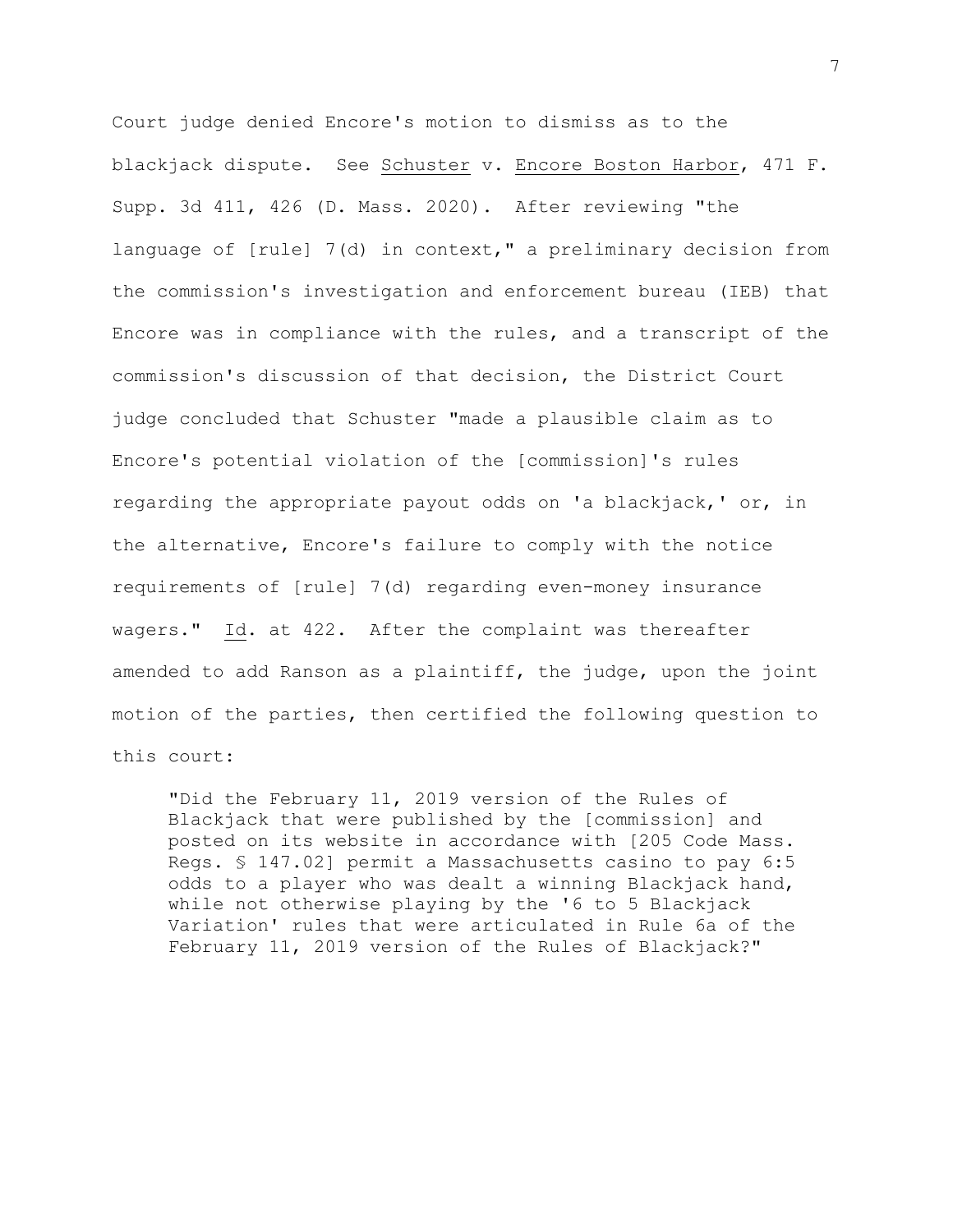b. DeCosmo matter (SJC-13031). Like Encore, MGM offered 6:5 payout blackjack and publicized the 6:5 payout on the felt.<sup>11</sup> DeCosmo played 6:5 payout blackjack at MGM, was dealt a blackjack, and received a 6:5 payout. On July 29, 2019, he brought a proposed class action in the Superior Court. MGM's motion to dismiss was granted, and DeCosmo appealed. We thereafter granted MGM's application for direct appellate review.

c. Commission revisions. In the time since these cases were commenced, the commission has revised both the blackjack rules and the applicable blackjack table regulations. This case therefore only applies to the limited period of time between the commencement of these cases in July 2019 and the revision of the rules in October 2020.

3. Discussion. a. Standard of review. As to the DeCosmo matter, this court reviews an order on a motion to dismiss de novo. See, e.g., Dunn v. Genzyme Corp., 486 Mass. 713, 717 (2021). The Schuster matter came to us as a certified question of law. See S.J.C. Rule 1:03, as appearing in 382 Mass. 700 (1981). Although the procedural postures of these cases are different, the legal questions therein and our analysis of them are essentially identical. Therefore, we address them together.

<sup>&</sup>lt;sup>11</sup> This court does not have information as to what else was printed on the felt at MGM.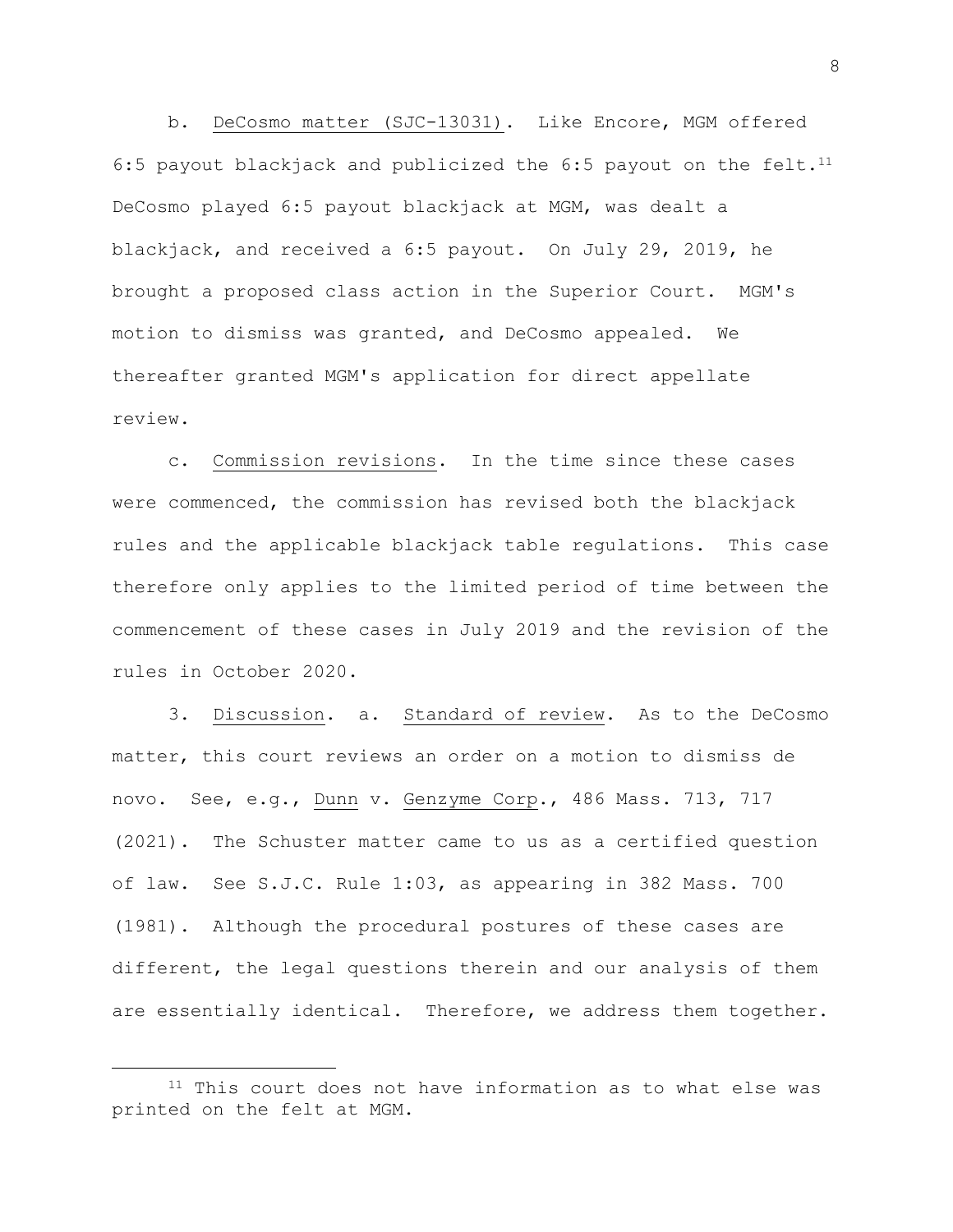b. Game authorization. These cases require us to interpret the commission's rules of blackjack and equipment regulations. As an initial matter, the plaintiffs contend that the regulations carry more legal weight than the rules of blackjack, and thus any conflict between the regulations and the rules should be resolved in favor of the regulations. We disagree. In these cases, the blackjack rules and regulations carry equal weight, as they are proposed and approved through similarly rigorous processes.

The plaintiffs rely on Northbridge v. Natick, 394 Mass. 70, 76 (1985), in which this court stated that "internal guidelines" and "policy statements" set by an agency "without going through the procedures required for the promulgation of a regulation . . . do not have the legal force of a statute or regulation" (quotation and citation omitted). See Biogen IDEC MA, Inc. v. Treasurer & Receiver Gen., 454 Mass. 174, 186 (2009) (Biogen) ("courts give the force of law only to formal agency regulations" even though "agencies must abide by their own internally promulgated policies" [citation omitted]). However, the blackjack rules differ significantly from the internal guidelines and policies discussed in Northbridge and Biogen. The blackjack rules are promulgated not only to guide the commission's activities and enforcement, but also to regulate licensees' activity. See McGuiness v. Department of Correction,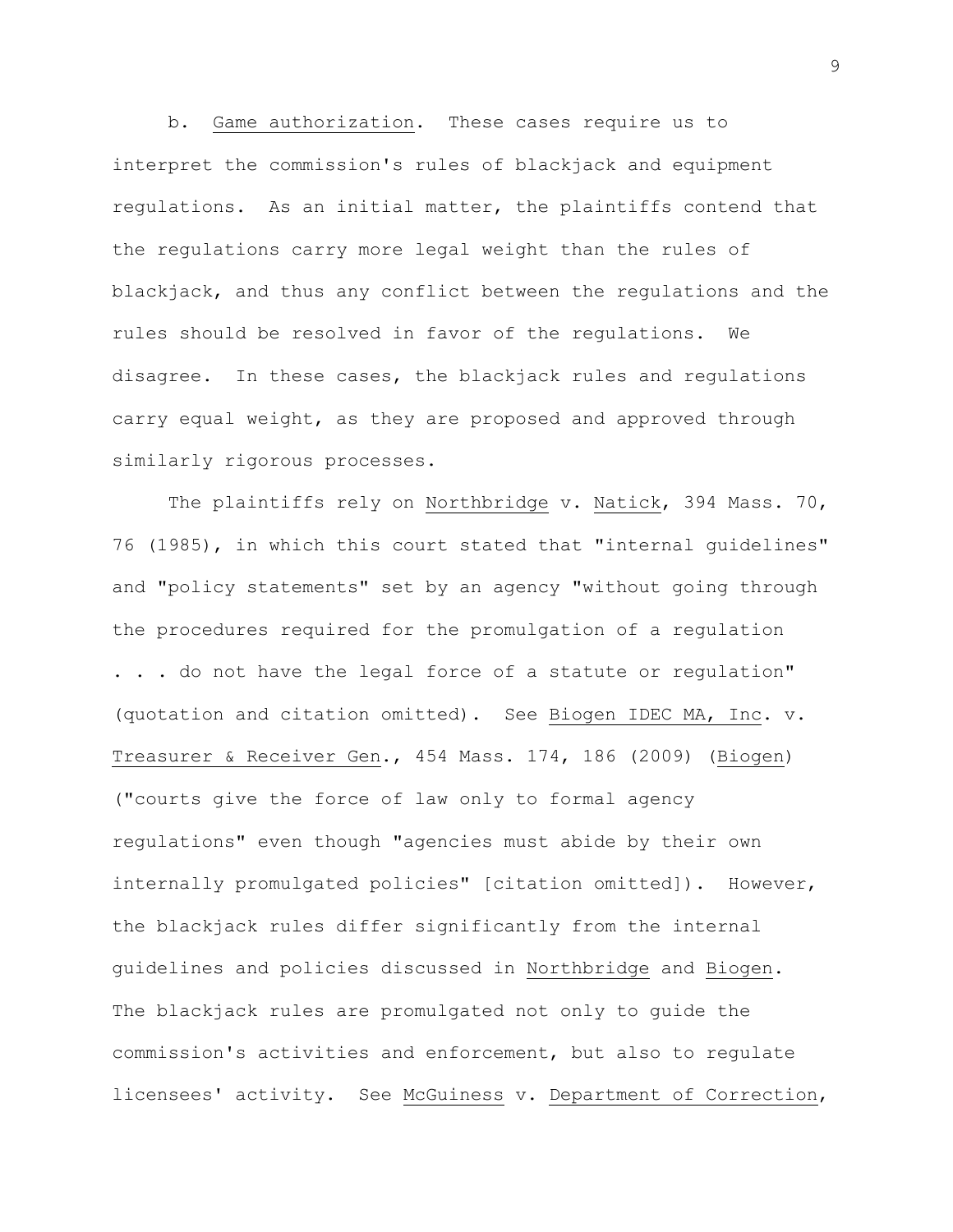465 Mass. 660, 662 n.4 (2013) ("having promulgated a rule or regulation," agency "is bound to respect and enforce the rule as long as it remains extant" [citation omitted]); 205 Code Mass. Regs. § 147.02 (rules govern which games licensee may offer). Table game rules undergo a thorough approval process more similar to the promulgation of regulations than a simple internal policy. See Northbridge, supra; G. L. c. 30A, §§ 2-5 (requirements for regulations); 205 Code Mass. Regs. § 147.04 (requirements for table game rules). In fact, the blackjack rules, although not true regulations, largely match the statutory definition of a regulation in the administrative procedure statute. G. L. c. 30A, § 1 (defining regulation as "the whole or any part of every rule, regulation, standard or other requirement of general application and future effect . . . adopted by an agency to implement or interpret the law enforced or administered by it").<sup>12</sup> Therefore, we read the regulations and the blackjack rules together, as we would different sections of regulations, and we interpret both "in the same manner as a statute, and according to traditional rules of construction." Massachusetts Fine Wines & Spirits, LLC v. Alcoholic Beverages Control Comm'n, 482 Mass. 683, 687 (2019) (Fine Wines), quoting

<sup>&</sup>lt;sup>12</sup> General Laws c. 30A,  $\frac{1}{2}$ , contains certain exceptions inapplicable to the blackjack rules.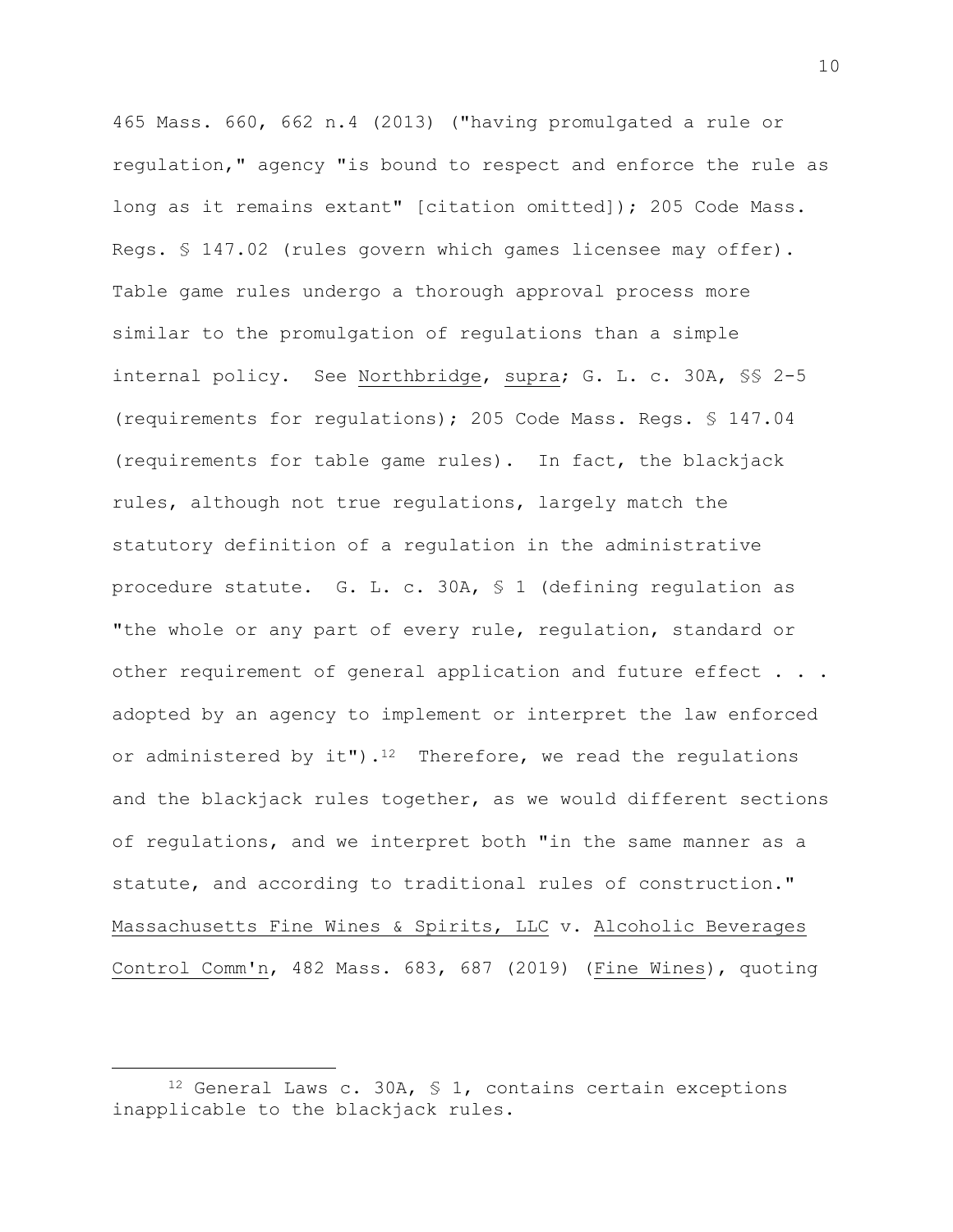Warcewicz v. Department of Envtl. Protection, 410 Mass. 548, 550 (1991).

Thus, "[a]s with any question of statutory interpretation, our starting point is the . . . text." Commonwealth v. Vega, 449 Mass. 227, 230 (2007). "[L]anguage should be given effect consistent with its plain meaning. If the language is clear and unambiguous, it must be interpreted as written" (quotation and citation omitted). Boss v. Leverett, 484 Mass. 553, 557 (2020). Where the plain text of the rules and regulations is ambiguous, an agency's reasonable interpretation of them is generally entitled to deference. Carey v. Commissioner of Correction, 479 Mass. 367, 371 (2018).

i. Blackjack rules and regulations. Rule 7(d) is an interpretative challenge. It expressly states that the licensee may "choose[] the option to pay a blackjack at odd [sic] of 6 to 5" and does not need to "use the 6 to 5 variation" to do so. The rule's text therefore plainly contemplates the possibility of a licensee using 6:5 payout blackjack in some authorized way. It also appears from the second sentence of rule 7(d) that 6:5 payout blackjack is permissible if the rules are displayed on the layout in plain sight. As we discuss at length infra, the key rules of the game were displayed or, in the case of rules regarding dealing procedures, obvious to a player at the table. There is no indication that the casinos attempted to deceive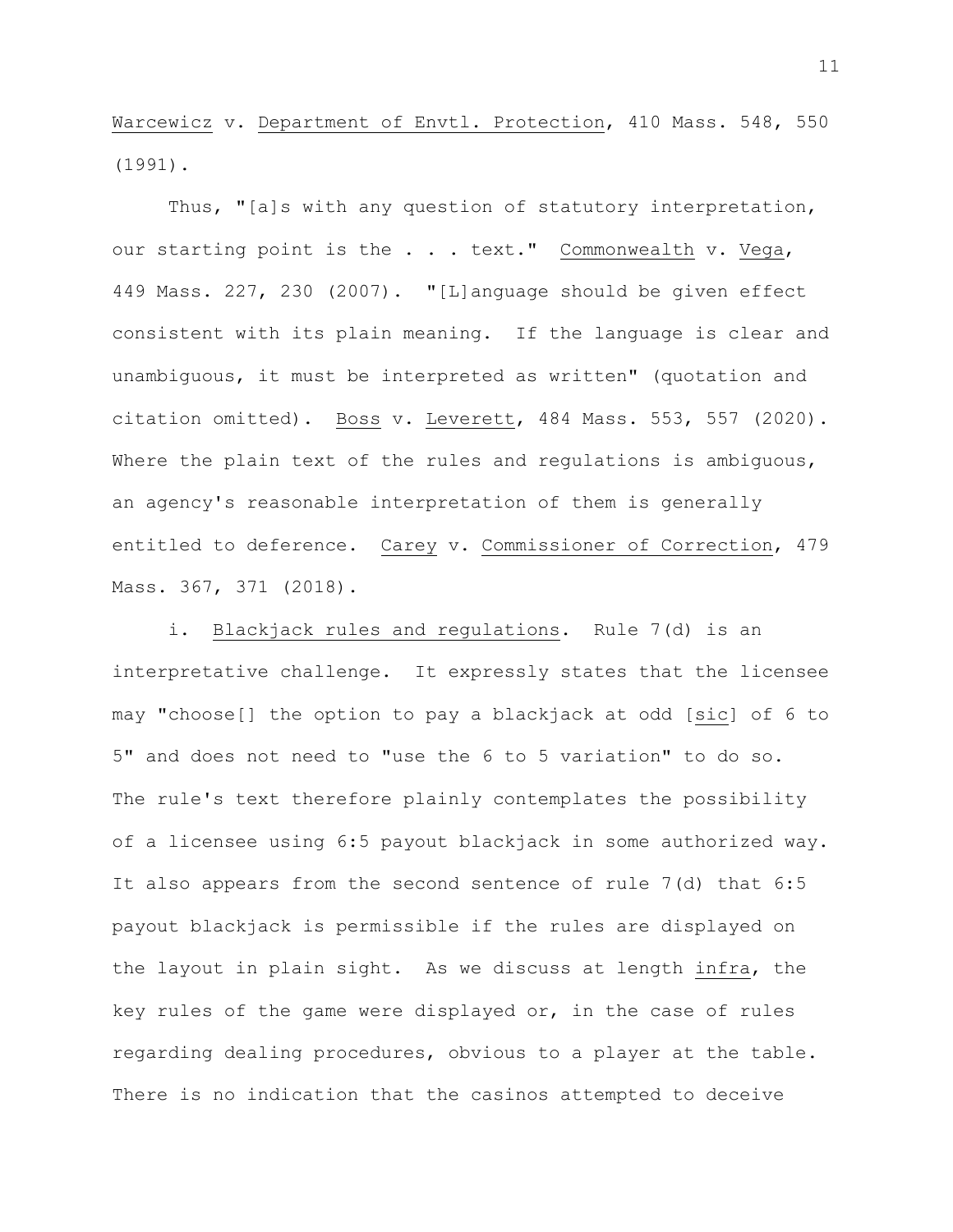players as to the rules of the game or the stakes they were playing.

Unfortunately, the rest of rule 7(d) is confusing. Its cross reference to rule 7(c), declaring it void, seems unnecessary because, as the plaintiffs correctly point out, an even-money payout for insurance wagers is a mathematical impossibility when playing with  $6:5$  odds.<sup>13</sup> Further garbling its

The illustration of a one hundred dollar wager and a fifty dollar insurance bet is helpful to understand even-money payouts. When playing with a 3:2 payout (as one must for even money), assume the player places a one hundred dollar original wager, and a fifty dollar insurance wager. If the dealer has blackjack, the player neither wins nor loses any money on the one hundred dollar wager, but the fifty dollar insurance bet wins and is paid at odds of 2:1. The player is paid one hundred dollars on the insurance bet, and nothing on the original bet; therefore, the player receives one hundred dollars -- a 1:1 payout or "even money" to the original wager. If the dealer does not have blackjack, the player loses the fifty dollar insurance bet but wins the original one hundred dollar wager and is paid at  $3:2$  --  $$150$ . The total payout is  $$150$ , but the player has lost the fifty dollars spent on the insurance wager,

<sup>13</sup> Insurance wagers may occur when the player is dealt a blackjack and the dealer's face up card is an ace. In these circumstances, pursuant to rule 9, a player may place an insurance wager, which is a bet that the dealer will also have a blackjack. Winning insurance wagers are paid at odds of 2:1. Under rule 7(c), if a player has a blackjack, he or she may opt for an even-money payout (to be paid at odds of 1:1 on the blackjack wager) instead of making an insurance wager. This option essentially shortcuts the result of an insurance wager in standard blackjack: if the player has blackjack and places an insurance wager, whether the dealer has blackjack or not, the player is paid the same amount of money. When playing with 6:5 odds, the player may place an insurance wager, but it is not mathematically possible to achieve this even-money result, because the player would receive less for his or her blackjack wager.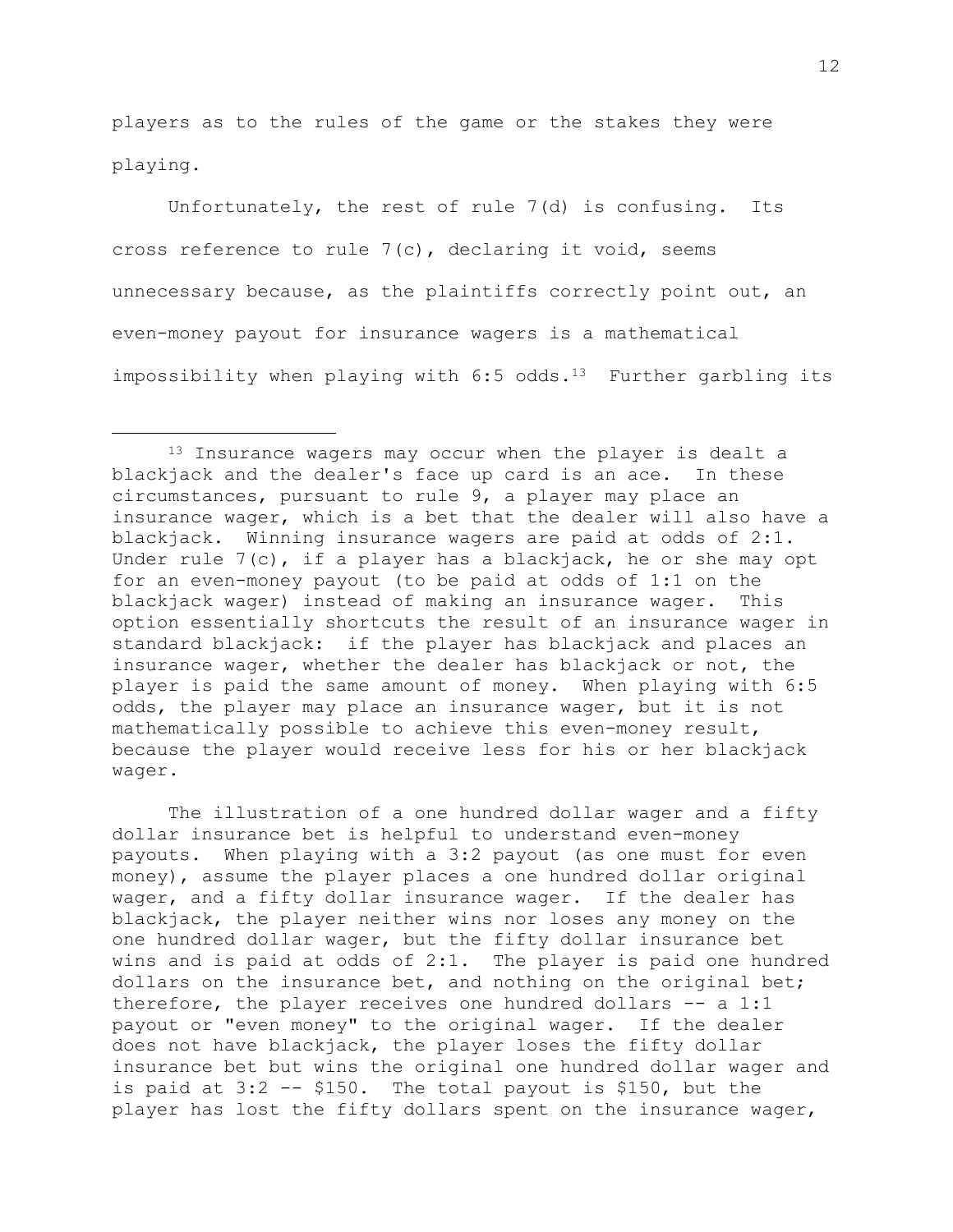meaning, rule 7(d) describes 6:5 payout blackjack as both an "option" and a "variation," thereby somewhat confusing it with the 6:5 variation.

Rule 7(d) is also an outlier in rules mostly devoted to standard blackjack and the 6:5 variation. The plaintiffs argue that to conclude that rule 7(d) authorizes 6:5 payout blackjack would run contrary to and nullify portions of the rest of the blackjack rules and regulations. See, e.g., Vega, 449 Mass. at 230. The rules do not, as the plaintiffs imply, directly state that 6:5 payouts are impermissible when playing by standard blackjack rules, but they do include mandatory, encompassing language that expressly requires payout of 3:2 odds for blackjacks and only includes express exceptions for the 6:5 variation. Rule 3(e), for example, states that "standard blackjack . . . shall be paid at odds of 3 to 2, or at odds of 6 to 5 for the 6 to 5 blackjack variation." Rule 7(a) states that if a player has blackjack, the dealer "shall . . . pay the blackjack at odds of  $3$  to  $2,$ " and rule  $7$ (b) states that "the player having blackjack shall be paid at odds of 3 to 2." Likewise, the regulations' blackjack layout requirements only directly authorize displaying 6:5 odds for the 6:5 variation.

and so, again, the player receives one hundred dollars, "even money" to the original wager. This outcome is not possible when playing with a 6:5 payout because the player would only receive \$120 if the dealer does not have blackjack.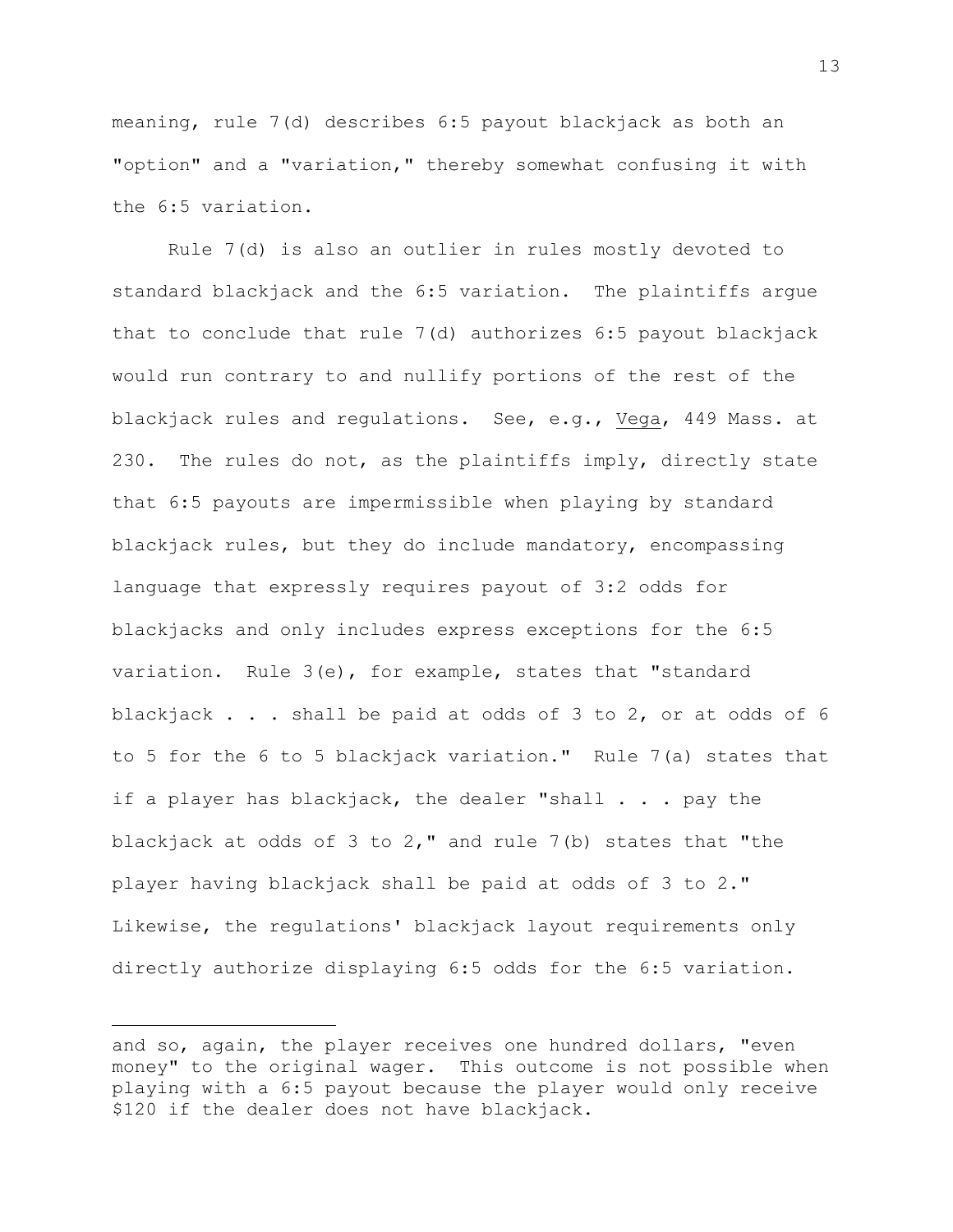205 Code Mass. Regs. § 146.13(14) (2018)<sup>14</sup> ("Blackjack pays 6 to 5" shall appear on layout "[i]f a gaming licensee offers the 6 to 5 blackjack variation"). Apart from this provision specific to the 6:5 variation, the regulations state that "Blackjack pays 3 to 2" "shall appear on the blackjack layout." 205 Code Mass. Regs. § 146.13(3) (2018).<sup>15</sup>

These rules mandating either 3:2 payouts or the 6:5 variation are in apparent conflict with rule 7(d)'s express reference to the "option" to offer 6:5 payout blackjack. Where provisions appear to conflict with each other, we must first "endeavor to harmonize" them (citation omitted). Donis v. American Waste Serv., LLC, 485 Mass. 257, 260 (2020). We must avoid an interpretation that renders any provision entirely superfluous. See, e.g., Wheatley v. Massachusetts Insurers Insolvency Fund, 456 Mass. 594, 601 (2010), S.C., 465 Mass. 297 (2013); Vega, 449 Mass. at 231.

<sup>14</sup> Unless otherwise noted, we refer to the version of 205 Code Mass. Regs. § 146.13 operative at all relevant times for these lawsuits, prior to the amendments in 2021.

<sup>&</sup>lt;sup>15</sup> The regulations also contain a provision for "blackjack rule variations," which requires a display that correlates only to a 1:1 payout blackjack variation. See 205 Code Mass. Regs. § 146.13(4) (2018) ("If a gaming licensee offers blackjack rule variations, the blackjack layout shall have imprinted on it . . . Blackjack pays 1 to 1 . . ."). Although the use of the plural "variations" indicates that there might be multiple variations to blackjack, this regulation only authorizes display of 1:1 payouts, implying that the drafters did not consider 6:5 payout blackjack an authorized variation.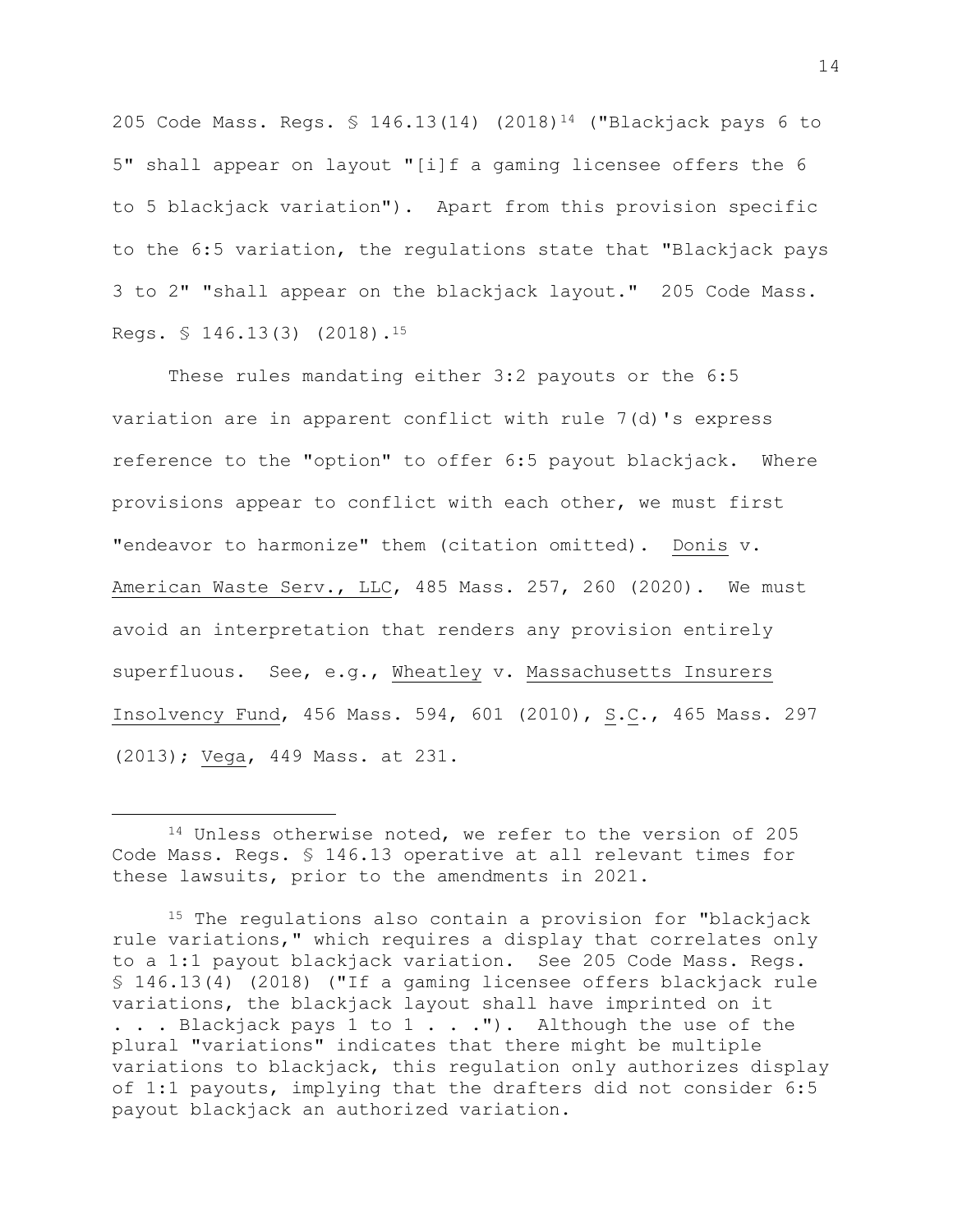Concluding, as the plaintiffs contend we should, that rule 7(d) just stands for the mathematical reality that even-money payouts are impossible when playing the 6:5 variation both runs contrary to the plain text of the rule and renders most of the rule "inoperative" or superfluous (citation omitted). Vega, 449 Mass. at 231. See Boss, 484 Mass. at 557. However, Encore and MGM's contention that rule 7(d) is an express authorization of 6:5 payout blackjack or a direct exception to the rest of the blackjack rules is not entirely clear from the text.

As explained supra, the rest of the rules and regulations do not expressly prohibit 6:5 payout blackjack, but they do set forth general requirements for blackjack that appear to conflict with the "option" referenced in rule 7(d). See Retirement Bd. of Stoneham v. Contributory Retirement Appeal Bd., 476 Mass. 130, 138 (2016), quoting Hashimi v. Kalil, 388 Mass. 607, 609 (1983) ("The word 'shall' is ordinarily interpreted as having a mandatory or imperative obligation"). Likewise, the language of rule 7(d) does not exempt 6:5 payout blackjack from other requirements in the rules, but the statement that a licensee may "choose[]" to offer the "option" or "variation" of 6:5 payout blackjack appears permissive even in the face of the other rules. See RCA Dev., Inc. v. Zoning Bd. of Appeals of Brockton, 482 Mass. 156, 160–161 (2019) (use of permissive language reflects "intent to grant discretion or permission to . . .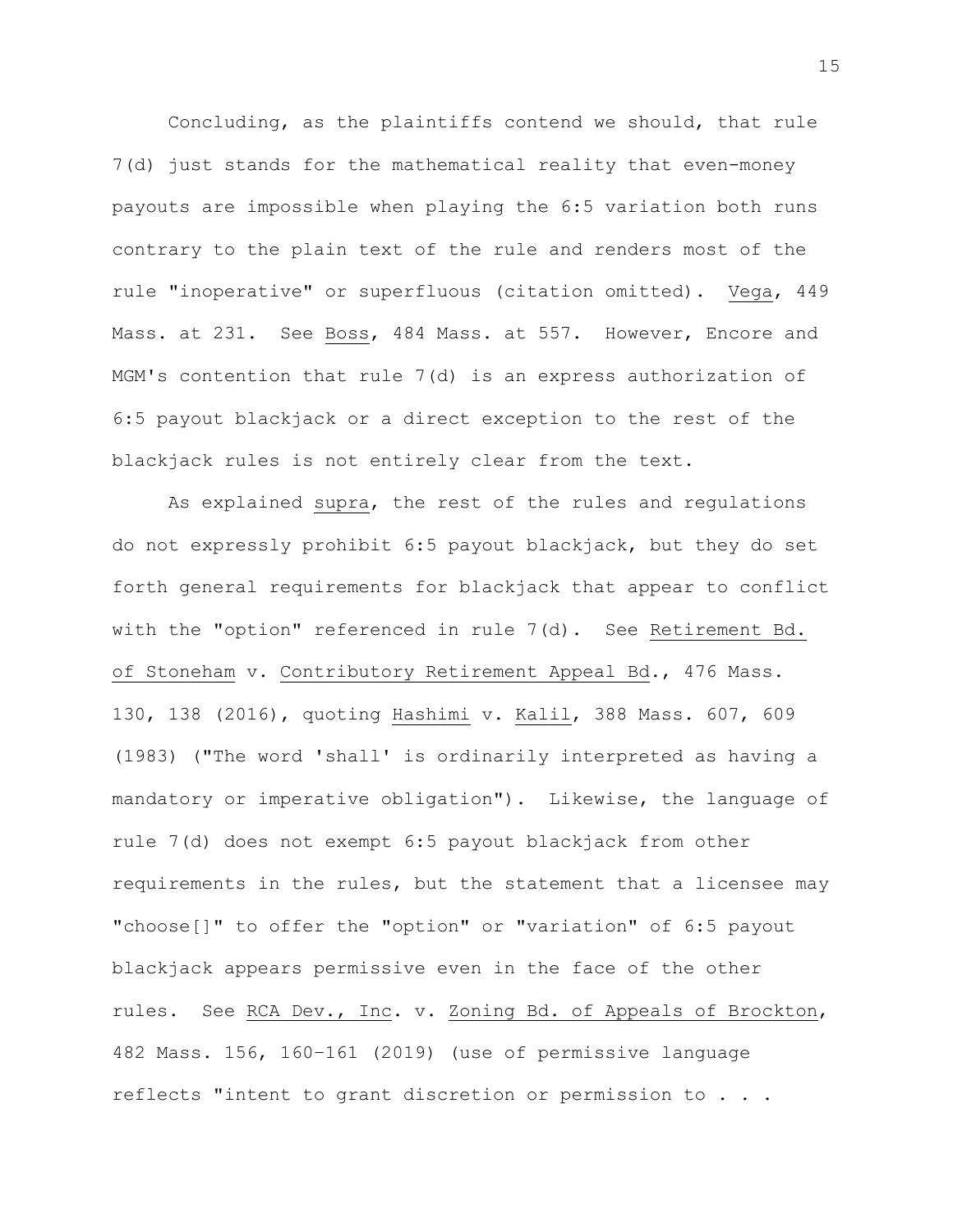authorize an act" [citation omitted]). See also McDonough's Case, 448 Mass. 79, 84 (2006) (where wording creates exception, exception exists even though at odds with over-all provision).

Complete harmonization of these conflicting provisions is thus difficult to achieve. The text of rule 7(d) contemplates 6:5 payout blackjack as a legitimate option for licensees. However, the lack of clarity in the way rule 7(d) itself is written, the fact that its reference to 6:5 payout blackjack is an outlier in the rules, and the apparent conflict between rule 7(d)'s permissive language and the mandatory language in other parts of the rules leave the reader with some ambiguity as to the meaning of rule  $7(d)$ . Given this ambiguity, we turn to the doctrine of administrative deference.

ii. Administrative deference. The practice of deferring to an agency's reasonable interpretation of its own ambiguous regulations, commonly known in Federal courts as Auer deference, is long standing in both Massachusetts and Federal case law.<sup>16</sup> See, e.g., Auer v. Robbins, 519 U.S. 452, 462 (1997); Craft Beer Guild, LLC v. Alcoholic Beverages Control Comm'n, 481 Mass. 506, 527 (2019); Finkelstein v. Board of Registration in Optometry,

<sup>&</sup>lt;sup>16</sup> As discussed supra, the blackjack rules, although not true regulations, are functionally analogous to regulations. Therefore, we treat the commission's interpretation of the rules with the same deference we would its interpretation of its own regulations.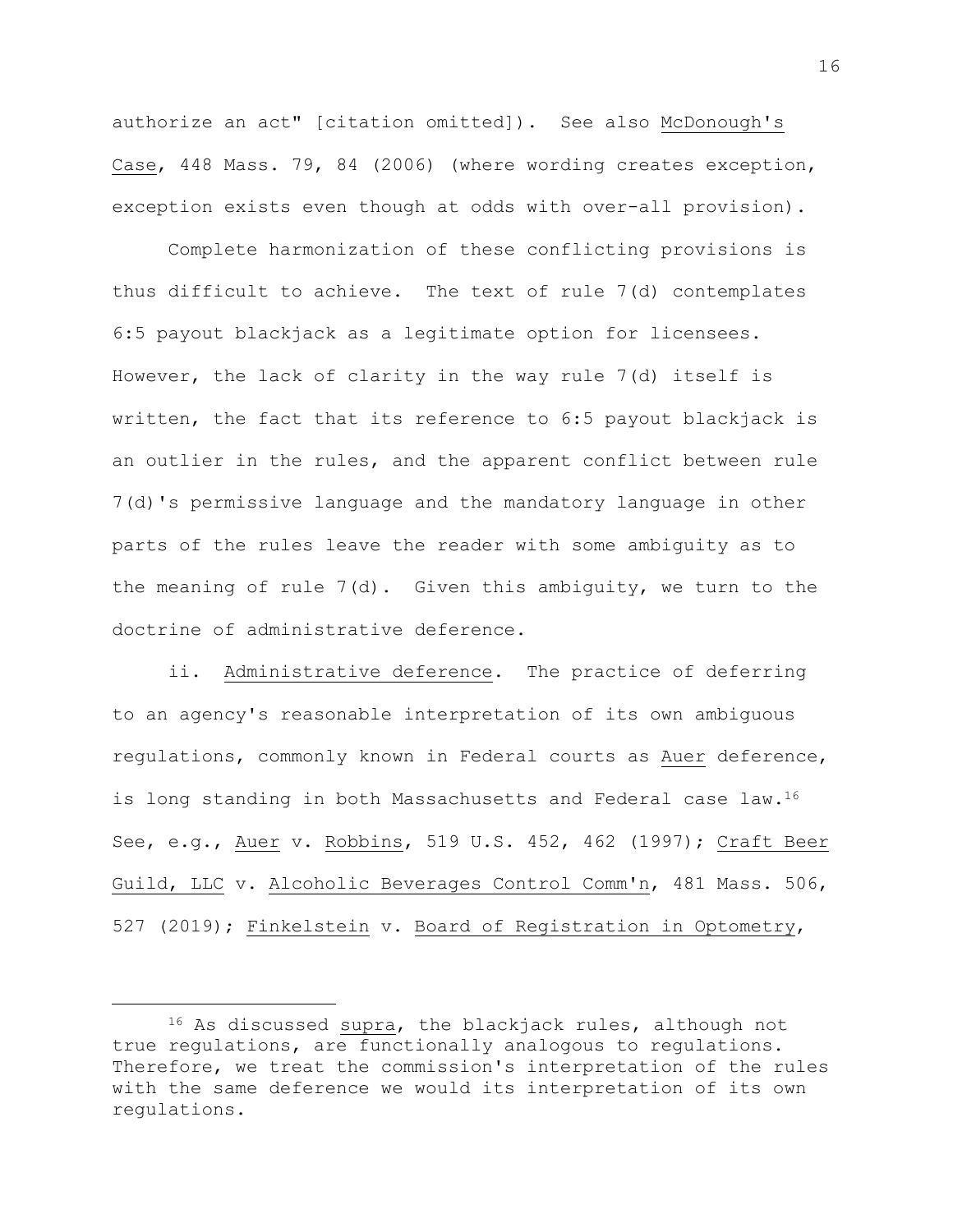370 Mass. 476, 478 (1976). In deciding whether deference is due to an agency's interpretation, both this court and the United States Supreme Court consider whether (1) the regulatory language is plain or ambiguous;<sup>17</sup> (2) the agency's interpretation is reasonable;<sup>18</sup> (3) the interpretation is the agency's official or authoritative position;<sup>19</sup> (4) the interpretation draws on the agency's technical and substantive expertise; $20$  and (5) the agency's interpretation is based on fair and considered judgment.<sup>21</sup> In the instant cases, all of these considerations

18 See Kisor, 139 S. Ct. at 2415 (requiring agency's reading to be reasonable); Warcewicz, 410 Mass. at 550-552 (rejecting unreasonable interpretation of regulation).

<sup>19</sup> See Kisor, 139 S. Ct. at 2416 (requiring agency's interpretation to be authoritative or official position rather than any more ad hoc statement); Costa v. Fall River Hous. Auth., 453 Mass. 614, 620 n.9 (2009) (addressing which of agency's conflicting interpretations should be considered official and therefore receive deference).

<sup>20</sup> See Kisor, 139 S. Ct. at 2417 (requiring agency's interpretation to implicate its substantive expertise); Dental Serv. of Mass., Inc. v. Commissioner of Revenue, 479 Mass. 304, 310 n.12 (2018) (giving weight to agency's relevant substantive expertise and specialized knowledge).

 $21$  See Kisor, 139 S. Ct. at 2417-2418 (requiring agency's interpretation to be product of its "fair and considered judgment" [citation omitted]); Mullally v. Waste Mgt. of Mass.,

<sup>17</sup> See Kisor v. Wilkie, 139 S. Ct. 2400, 2414 (2019) ("possibility of deference can arise only if a regulation is genuinely ambiguous"); Finkelstein, 370 Mass. at 478 (guiding "principle is one of deference, not abdication, and courts will not hesitate to overrule agency interpretations of rules when those interpretations are . . . inconsistent with the plain terms of the rule itself").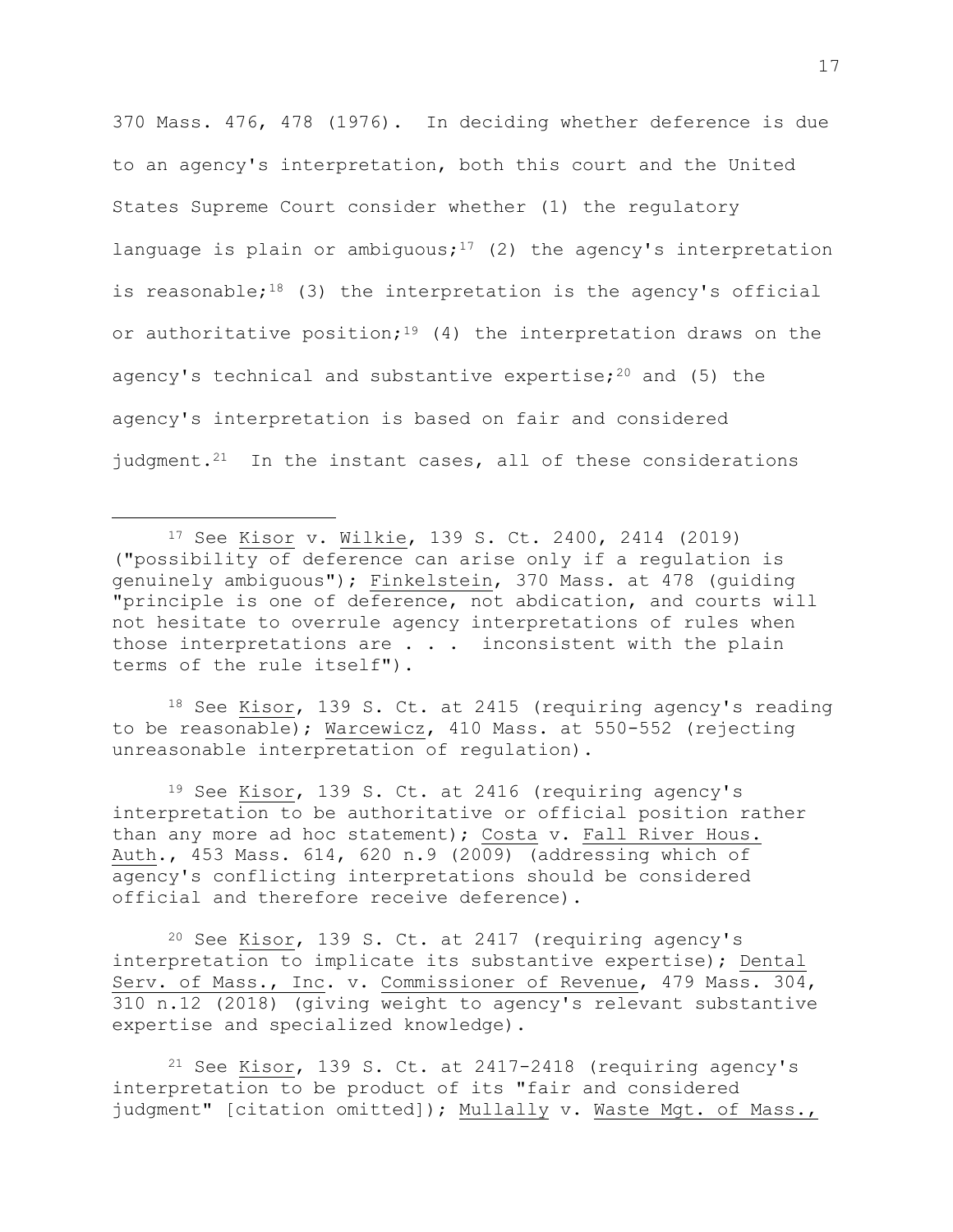support the application of deference to the commission's interpretation.

A. Regulation's text plain or ambiguous. If the regulation is plain and unambiguous, it should be interpreted according to its terms. See, e.g., Kisor v. Wilkie, 139 S. Ct. 2400, 2415 (2019); Fine Wines, 482 Mass. at 687 ("First, we look to the text of the regulation, and will apply the clear meaning of unambiguous words unless doing so would lead to an absurd result"); Carey, 479 Mass. at 369-370 (interpretation must be consistent with plain text); Goldberg v. Board of Health of Granby, 444 Mass. 627, 636 (2005), citing Christensen v. Harris County, 529 U.S. 576, 588 (2000) (deference to agency interpretation not appropriate where meaning of regulation unambiguous). Courts can perform this function without the assistance of, or deference to, the agency. Indeed, the Supreme Court will not even consider the issue of deference unless the regulation is what the Court describes as "genuinely ambiguous," "[a]nd before concluding that a rule is genuinely ambiguous, a court must exhaust all the traditional tools of construction" (quotation and citation omitted). Kisor, supra at 2414-2415.<sup>22</sup>

<sup>22</sup> Although we consider many of the same factors as the Supreme Court in deciding whether to defer to an agency's

Inc., 452 Mass. 526, 533 & n.13 (2008) (contrasting deference owed to long-standing interpretations with those developed shortly before and in response to litigation).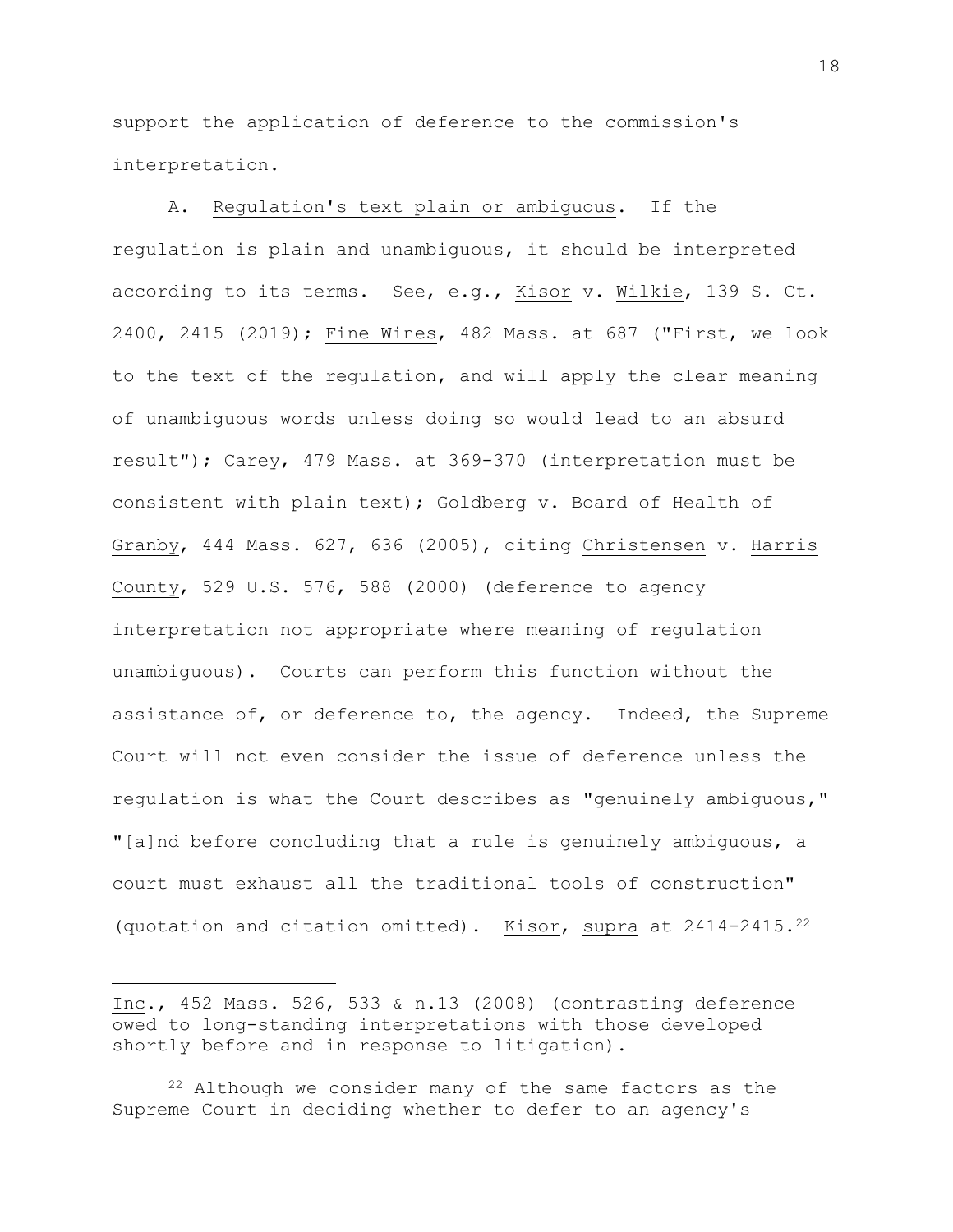As explained supra, the regulatory regime at issue in these cases is ambiguous, thereby implicating the issue of administrative deference. We have attempted to interpret the rules, but we have concluded that it is difficult to entirely harmonize the apparent conflict in the provisions. Thus, we decide that rule 7(d) is ambiguous, requiring consideration of administrative interpretation and deference.

B. Reasonableness. When a regulation is ambiguous, we are prepared to give what we have described as "considerable," "substantial," or "generous" deference to an agency's interpretation of the regulation so long as the interpretation is reasonable. Fine Wines, 482 Mass. at 687 ("generous" deference required for reasonable interpretation of regulation [citation omitted]). J.M. Hollister, LLC v. Architectural Access Bd., 469 Mass. 49, 55 (2014) (describing "considerable deference to the board's interpretation of . . . its own regulation" [citation omitted]). Franklin Office Park Realty Corp. v. Commissioner of the Dep't of Envtl. Protection, 466 Mass. 454, 460 (2013) (court grants "substantial deference" to

interpretation, the Supreme Court appears to be somewhat more restrictive in its application of deference. We are less hesitant to consider the agency's interpretation, see Kisor, 139 S. Ct. at 2414-2415, and more "generous" in our deference (citation omitted), see Fine Wines, 482 Mass. at 687. See infra for discussion of "considerable" and "generous" deference in Massachusetts case law.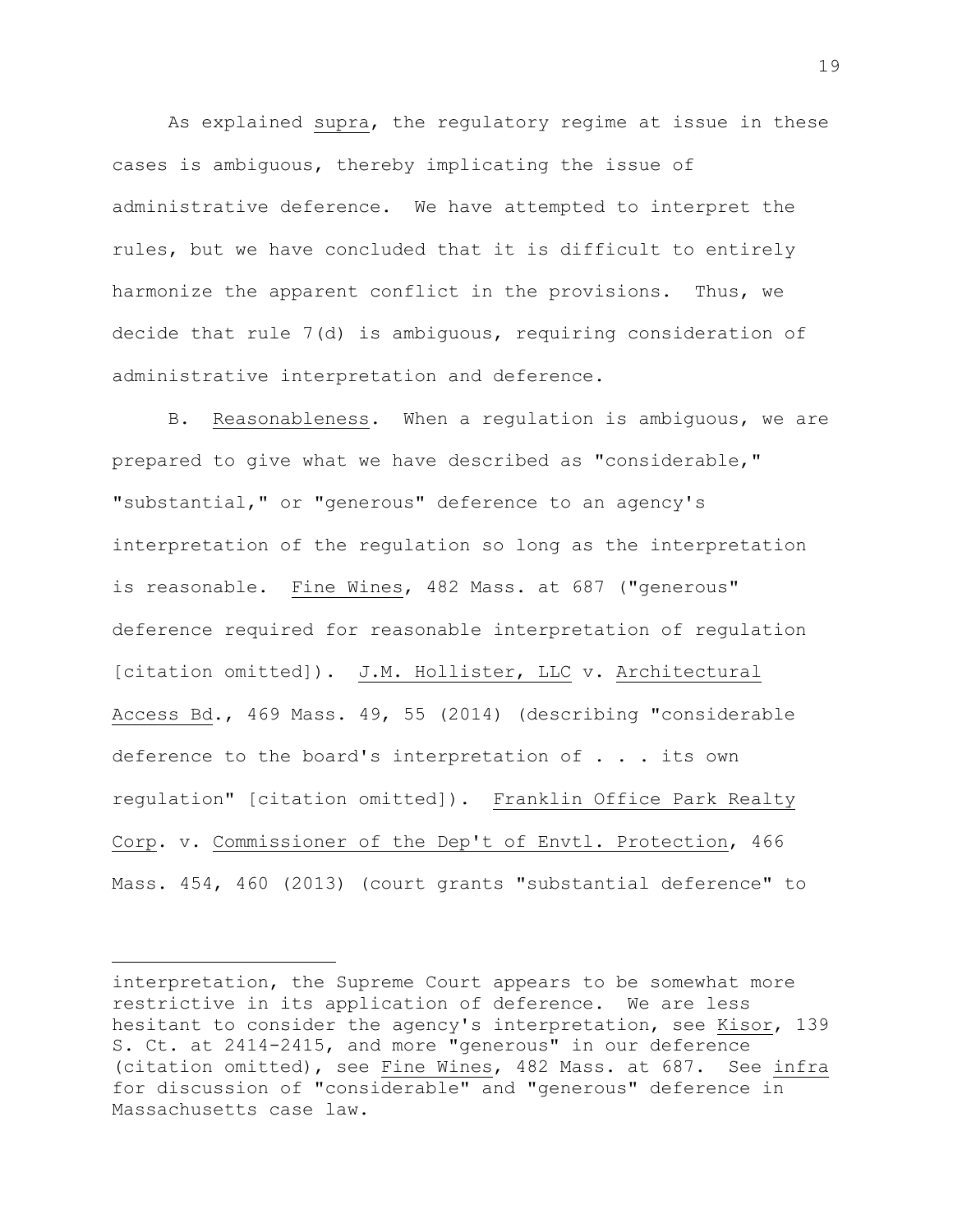"agency's particular expertise" unless "unreasonable" [citations omitted]). We have emphasized that a party opposing the agency's interpretation bears a "formidable burden" to show that the interpretation is not reasonable (citation omitted). Ten Local Citizen Group v. New England Wind, LLC, 457 Mass. 222, 228 (2010). See J.M. Hollister, LLC, supra. That being said, such deference is not "unlimited." Craft Beer Guild, LLC, 481 Mass. at 527.

The commission concludes, based on its interpretation, that rule 7(d) should be given effect as authorizing 6:5 payout blackjack. This interpretation is consistent, rather than inconsistent, with the plain meaning of the language of rule 7(d) itself, which references the use of 6:5 payouts without using the 6:5 variation so long as the rules are displayed. See Boss, 484 Mass. at 557 (language should be given plain meaning); Fine Wines, 482 Mass. at 687; Carey, 479 Mass. at 369-370 (interpretation must be consistent with plain text). The interpretation also lends meaning and purpose to rule  $7(d)$ , rather than rendering it largely superfluous, as the plaintiffs' interpretation would. See, e.g., Wheatley, 456 Mass. at 601; Vega, 449 Mass. at 231. Although the commission's failure to explain why 6:5 payout blackjack is not discussed expressly elsewhere in the rules or how the permissive language in rule 7(d) should interact with the blackjack requirements in the rest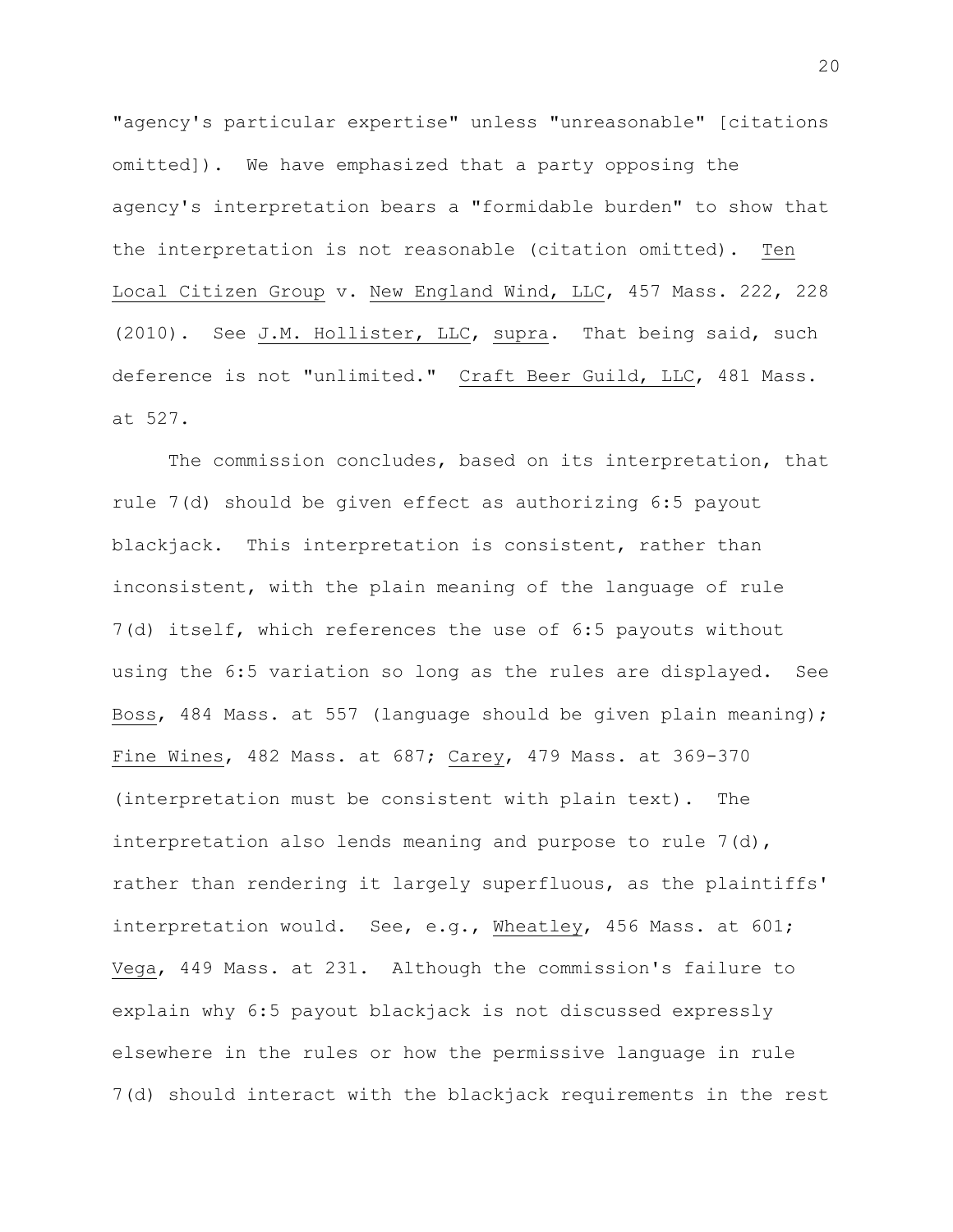of the rules is troublesome, and reflective of the inherent ambiguity of the rule, it is not dispositive. Cf. Biogen, 454 Mass. at 187 (when interpreting statute, agency's interpretation must be "the product of reasoned rule making" to receive deference). As evidenced by our attempt to harmonize the apparent conflict in the rules, the commission's conclusion is reasonable and consistent with the text of the rules and does not lead to an absurd result. See, e.g., Fine Wines, 482 Mass. at 687; Carey, 479 Mass. at 369-370. The interpretation is therefore ordinarily entitled to considerable or generous deference. See Carey, supra; J.M. Hollister, LLC, 469 Mass. at  $55.23$  Other factors that we have considered in evaluating whether deference is appropriate also confirm this determination.

C. Agency's authoritative, official position. In evaluating deference, we also consider whether the agency's decision is an official statement made by those authorized to speak for the agency. See Kisor, 139 S. Ct. at 2416. Cf. Sullivan v. Sleepy's LLC, 482 Mass. 227, 232 n.11 (2019) (deferring to "agency's interpretation [of statute] contained in an opinion letter"), citing Swift v. AutoZone, Inc., 441 Mass.

<sup>&</sup>lt;sup>23</sup> The Supreme Court has not adopted this formulation; it has also emphasized that "not every reasonable agency reading of a genuinely ambiguous rule should receive Auer deference." Kisor, 139 S. Ct. at 2416.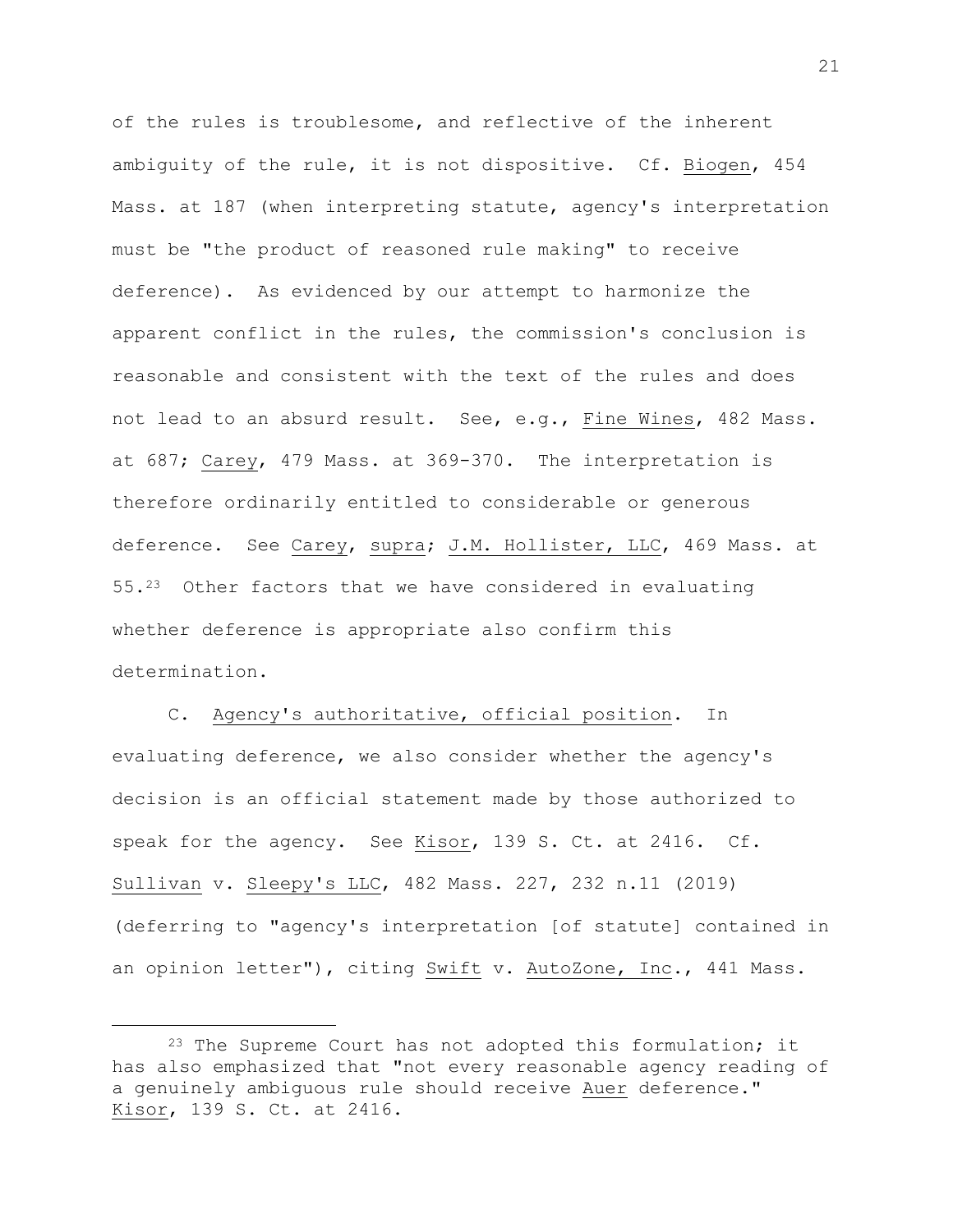443, 450 (2004) (explaining deference with respect to opinion letter). There is little doubt that the commission's amicus brief represents its "authoritative" or "official" position. Kisor, supra. In the past, both the Supreme Court and this court have accepted an agency's amicus brief as authoritative. See Auer, 519 U.S. at 463–464 (deferring to interpretation advanced in Secretary of Labor's amicus brief); Costa v. Fall River Hous. Auth., 453 Mass. 614, 620 n.9 (2009) (accepting amicus brief's "present explicit statement about the intended meaning of this regulation" over agency's past statements). The amicus brief here details the commission's formal decision and is easily distinguishable from interpretations cited as nonauthoritative. See Kisor, supra at 2416-2417 ("speech of a mid-level official," "informal memorandum," and explicitly nonauthoritative guides are not official interpretations).

D. Implication of substantive expertise. We accord "due weight to the experience, technical competence, and specialized knowledge of the agency" (citation omitted). Ten Local Citizen Group, 457 Mass. at 228. Thus, in evaluating whether deference is appropriate, we have also considered it important that an interpretation be based in some way on this expertise or specialized knowledge. $24$  The commission's expertise is clearly

<sup>24</sup> See Dental Serv. of Mass., 479 Mass. at 310 n.12 (giving weight to agency's relevant substantive expertise and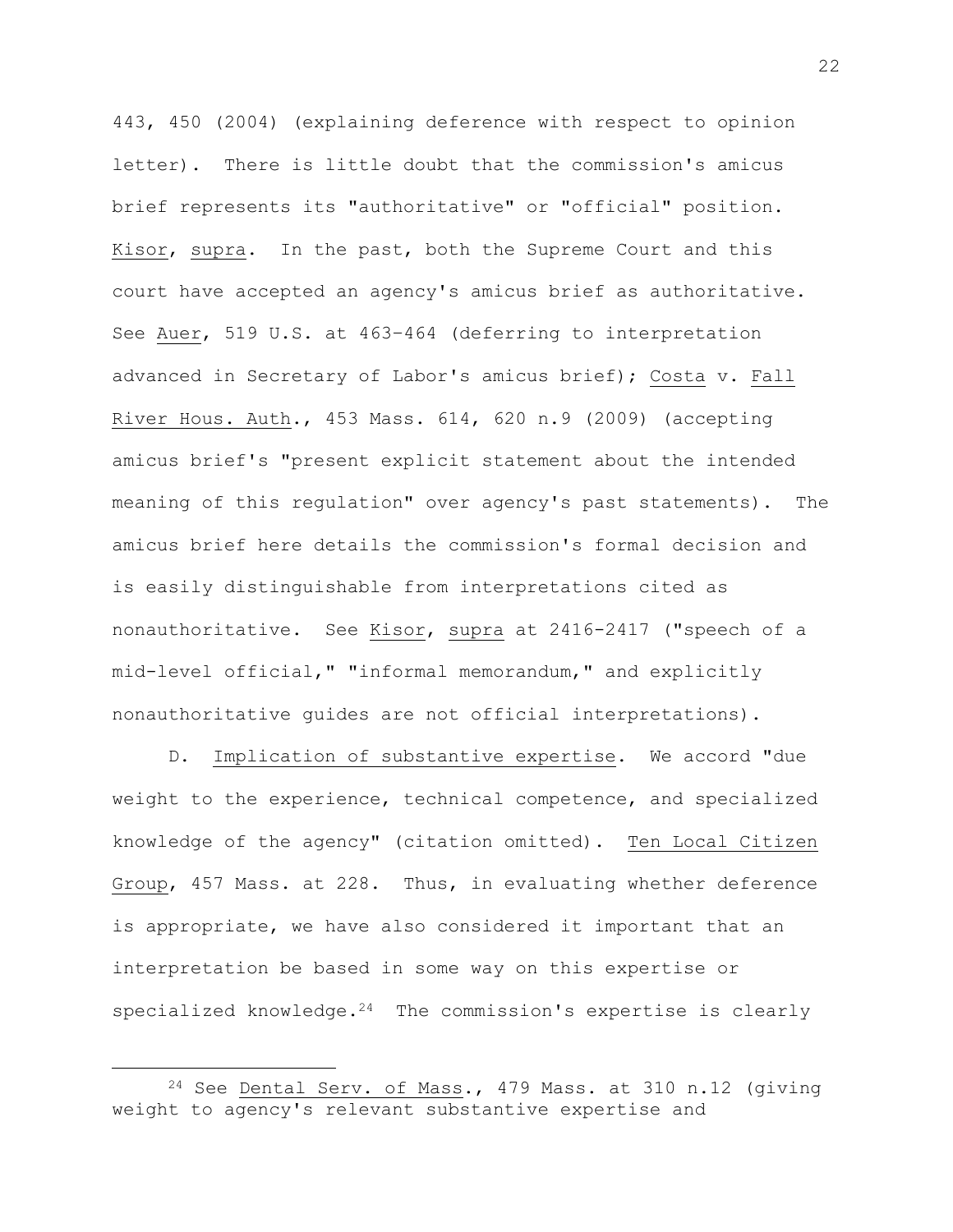implicated here, as its brief interprets specialized rules of blackjack that are written by the commission and implemented by licensees under the commission's regulation. See G. L. c. 23K,  $$4.$ 

E. Fair and considered judgment. Finally, we evaluate whether an agency's interpretation reflects a "fair and considered judgment" to receive deference (citation omitted). Kisor, 139 S. Ct. at 2417. See Mullally v. Waste Mgt. of Mass., Inc., 452 Mass. 526, 533 & n.13 (2008) (discussing weight of interpretation made in shadow of litigation); Goldberg, 444 Mass. at 636 ("arbitrary, whimsical, or capricious" interpretations not due deference [citation omitted]).

To this end, "[a]dministrative interpretation developed during, or shortly before, the litigation in question is entitled to less weight than that of a long-standing administrative interpretation of administrative rules" (citation omitted). Mullally, 452 Mass. at 533 n.13. See Beverly Port Marina, Inc. v. Commissioner of the Dep't of Envtl. Protection,

specialized knowledge); Franklin Office Park Realty Corp*.*, 466 Mass. at 460 (deferring to agency's "particular expertise"); Friends & Fishers of the Edgartown Great Pond, Inc. v. Department of Envtl. Protection, 446 Mass. 830, 837 (2006) ("We do not intrude lightly within the agency's area of expertise, as long as the regulations are interpreted with reference to their purpose . . ." [quotation and citation omitted]). See also Kisor, 139 S. Ct. at 2417 ("the agency's interpretation must in some way implicate its substantive expertise").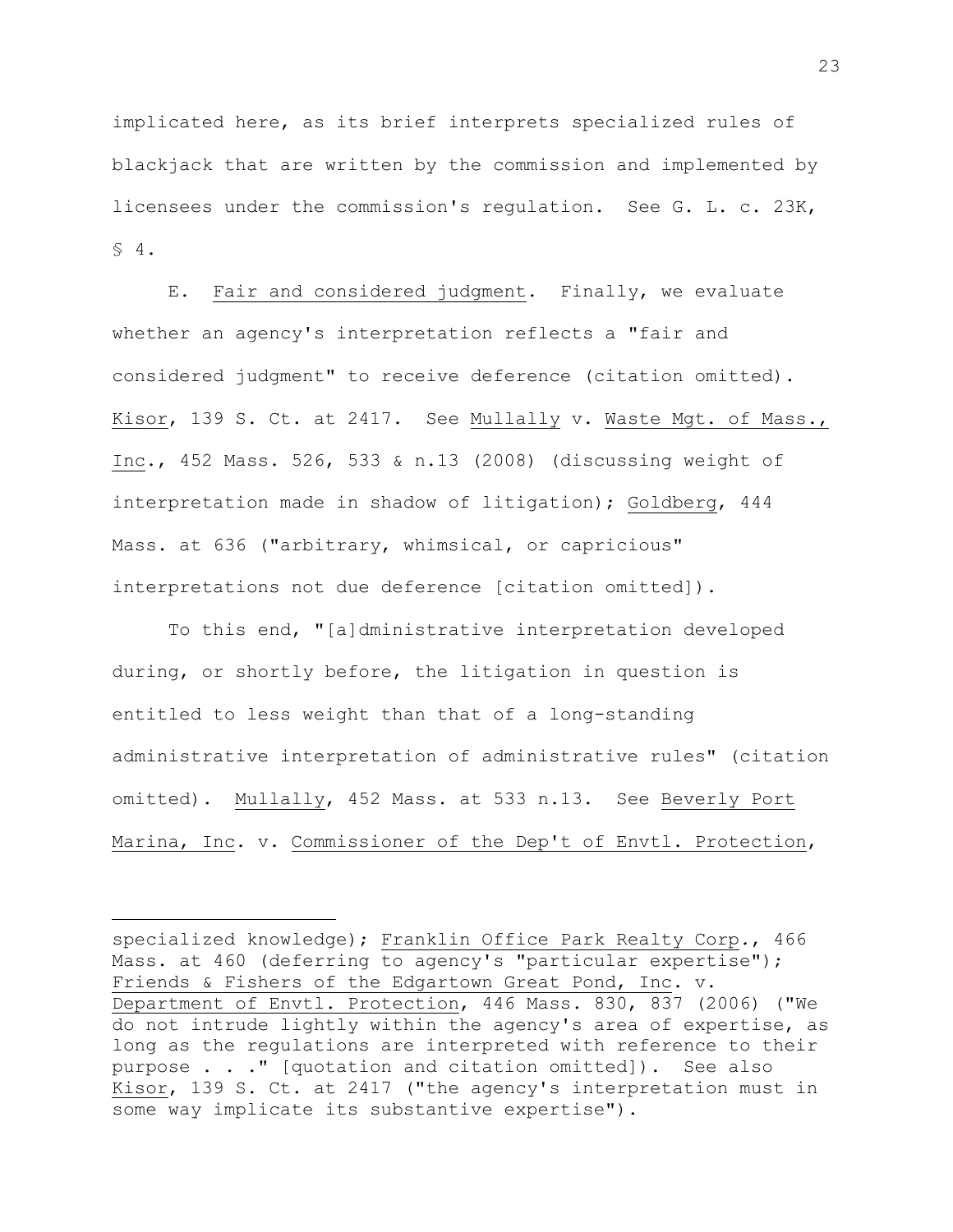84 Mass. App. Ct. 612, 620–621 (2013), quoting United States Gypsum Co. v. Executive Office of Envtl. Affairs, 69 Mass. App. Ct. 243, 249 n.16 (2007) ("our judicial deference 'may be tempered' when . . . the agency interpretation at issue is not one of long-standing or consistent application"); Crawford v. Cambridge, 25 Mass. App. Ct. 47, 49 (1987) (reasonable interpretation that is "consistently applied" entitled to deference). See also Dinkins v. Massachusetts Parole Bd., 486 Mass. 605, 611 n.7 (2021) (in context of agency applying statute, "consistent, long continued administrative application" may merit "[s]ignificance in interpretation" [citation omitted]). We distinguish considered and consistent interpretations from a "merely convenient litigating position or post hoc rationalization" (quotations, citation, and alteration omitted). Kisor, 139 S. Ct. at 2417.

The interpretation advanced by the commission here is consistent with a past decision by the commission's IEB. Just three days after the first complaint filed in these cases, the IEB "preliminarily found Encore to be in compliance with the [c]ommission's rules and regulations," and decided not to pursue an enforcement action. In a later executive session, the commission determined that it did not take issue with the IEB's analysis and conclusions. Admittedly, the IEB memorandum, like the amicus brief, fails to explain some of the apparent conflict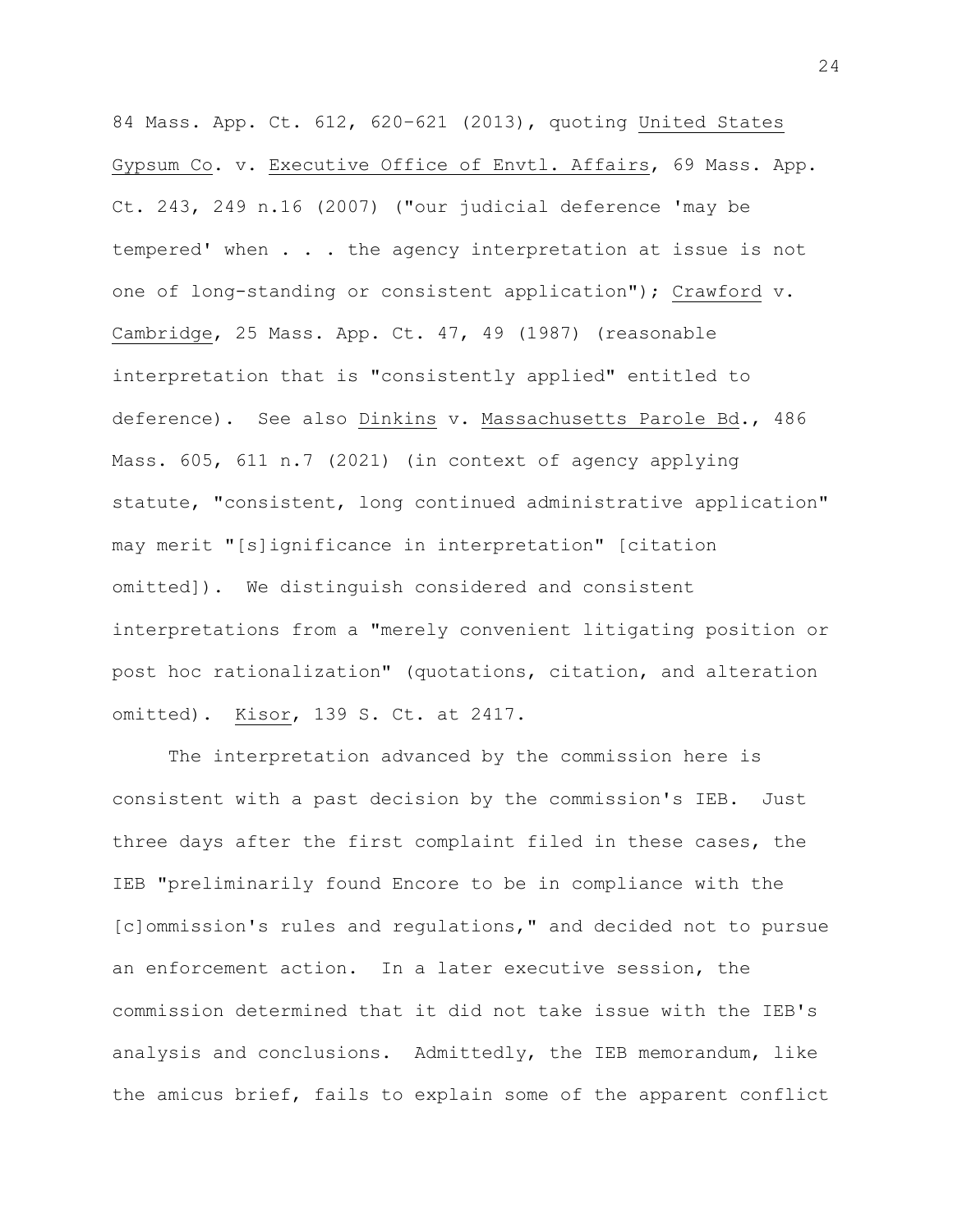in the rules and the nature of rule 7(d) as an outlier. The agency's interpretation of this question was not put forward until July 2019, when this litigation had already been initiated, and so it is not necessarily a "long-standing administrative interpretation." Mullally, 452 Mass. at 533 n.13. Nonetheless, it is significant that various bodies of the commission have consistently come to the same conclusion since the first time the commission was notified of the difficulties in interpreting the rules. See id.

Further, in these cases, the fact that the commission is not a party to the litigation supports the notion that its interpretation is fair and considered, as the commission is less likely to offer a self-interested interpretation. See Kisor, 139 S. Ct. 2417 n.6, quoting Auer, 519 U.S. at 462 (where agency not party to litigation and expressed its views only in response to court's request, "no reason to suspect that the interpretation [did] not reflect the agency's fair and considered judgment on the matter"); Mullally, 452 Mass. at 533 n.13 (addressing weight of interpretation made in shadow of litigation). Even if, as one amicus brief suggests, the commission has a financial interest in the tax revenue generated by the casinos, that interest is not relevant here, where the commission is interpreting rules and regulations that are no longer operative. The commission was approached about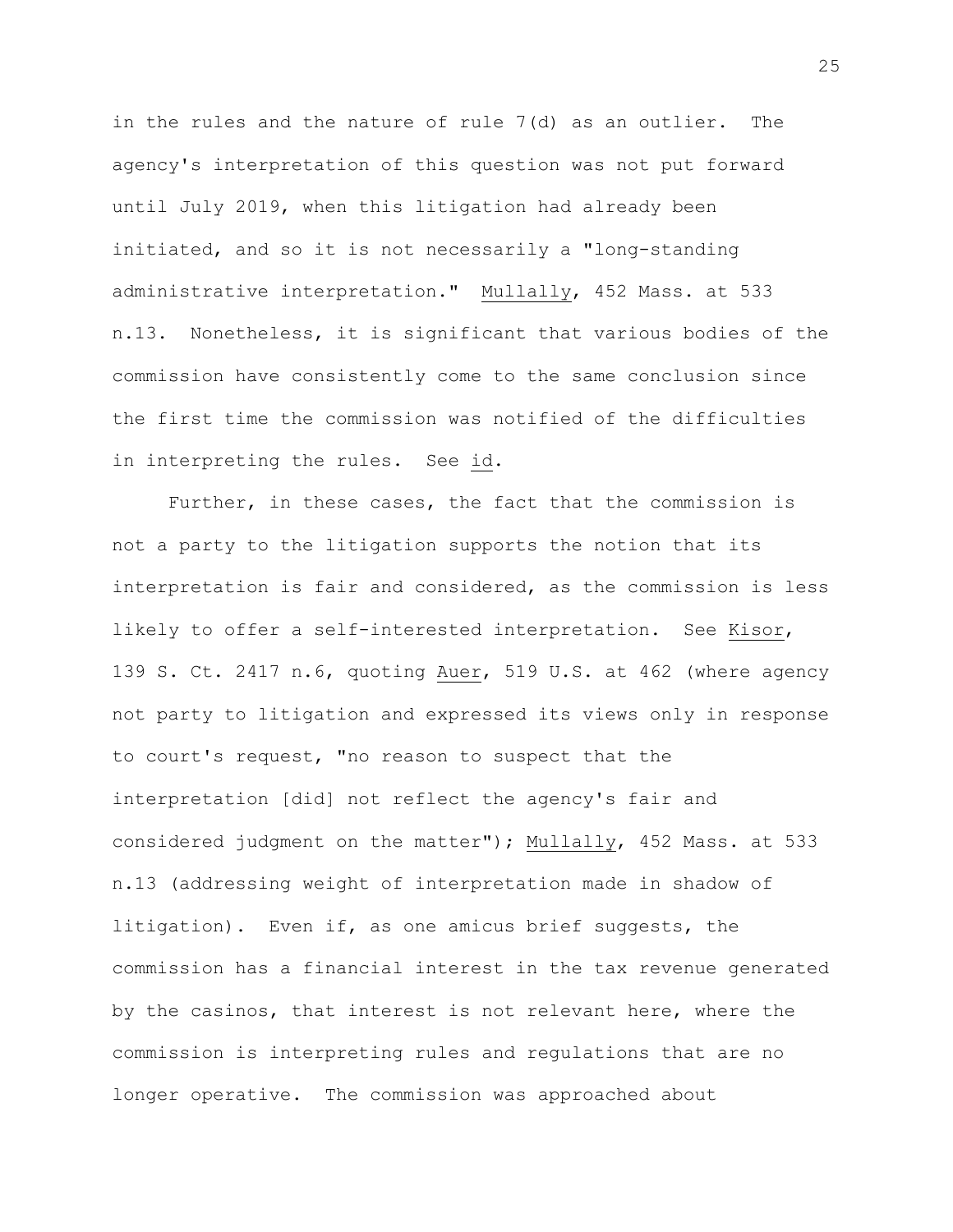submitting an amicus brief by defense counsel, but initially declined to do so to avoid the appearance "that it was anything but neutral when it came to its oversight of the industry." The commission submitted the amicus brief only following this court's solicitation. See Kisor, supra (agency submitting interpretation in response to court's request likely reflects fair and considered judgment). There is nothing to suggest that the commission's interpretation is the product of unfairness, lacks consideration, is "arbitrary, whimsical, or capricious," Goldberg, 444 Mass. at 636, or was developed in the shadow of litigation, see Kisor, supra at 2417 & n.6; Mullally, supra.

In sum, all of the relevant considerations weigh in favor of deference here. As demonstrated by our attempt to harmonize the rules and regulations governing blackjack, rule 7(d) is ambiguous. The commission's official interpretation is consistent with the text, is "reasonable," and "does not lead to an absurd result." Fine Wines, 482 Mass. at 687. See Kisor, 139 S. Ct. 2415-2416 (interpretation must be "reasonable" or "within the zone of ambiguity the court has identified after employing all its interpretive tools" to receive deference); Carey, 479 Mass. at 369-370 (interpretation must be consistent with text of rules to receive deference). The interpretation is also the commission's official position, implicates its substantive expertise, and reflects its fair and considered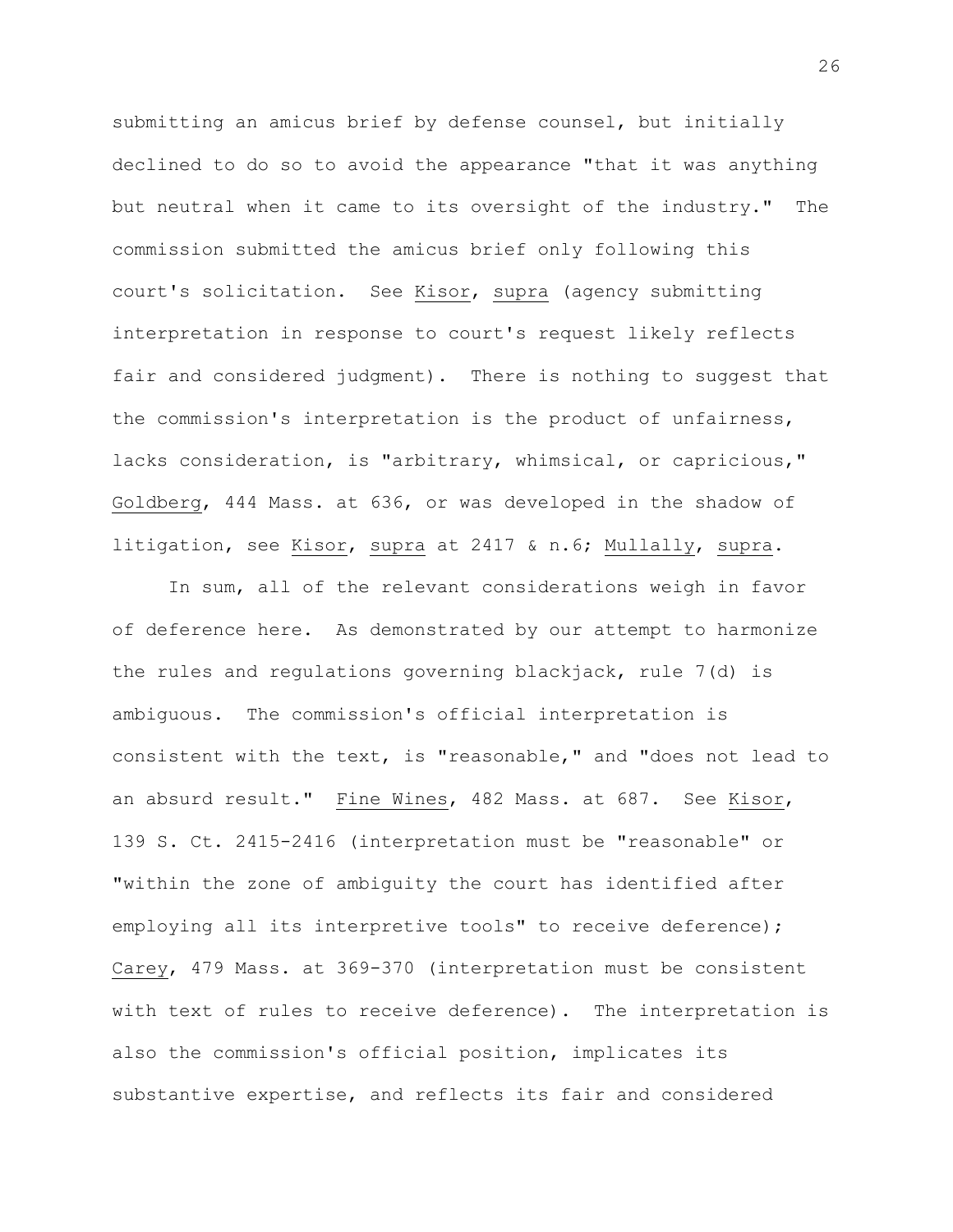judgment. See Kisor, 139 S. Ct. 2416-2418; Rivas v. Chelsea Hous. Auth., 464 Mass. 329, 335 (2013); Costa, 453 Mass. at 620 n.9; Mullally, 452 Mass. at 533 n.13. Thus, we conclude that, per the commission's interpretation, rule 7(d) allows the licensees to offer 6:5 payout blackjack.

c. Blackjack layout. The plaintiffs further argue that the layouts of the Encore's and MGM's 6:5 payout blackjack tables did not comply with the commission's rules and regulations. Rule 7(d) requires that "[i]f the licensee uses this option [to pay 6:5 odds without playing the 6 to 5 variation] on 6 or 8 deck games, this variation's rules must be displayed on the layout in plain sight." Title 205 Code Mass. Regs. § 146.13 further specifies the layout requirements for blackjack and its variations.

The commission's regulations as a whole are clearly designed to ensure that players have notice of the rules when they sit down to play a game. See 205 Code Mass. Regs. §§ 146.13, 147.02, 147.03 (2018). To this end, the equipment regulations specifically require blackjack tables to display, at a minimum, the following: the payout for blackjack; when the dealer must draw, stand, or hit; and the payout for insurance. 205 Code Mass. Regs. § 146.13(3) ("[t]he following inscriptions shall appear on the blackjack layout"), (14) (layout inscription requirements "[i]f a gaming licensee offers the 6 to 5 blackjack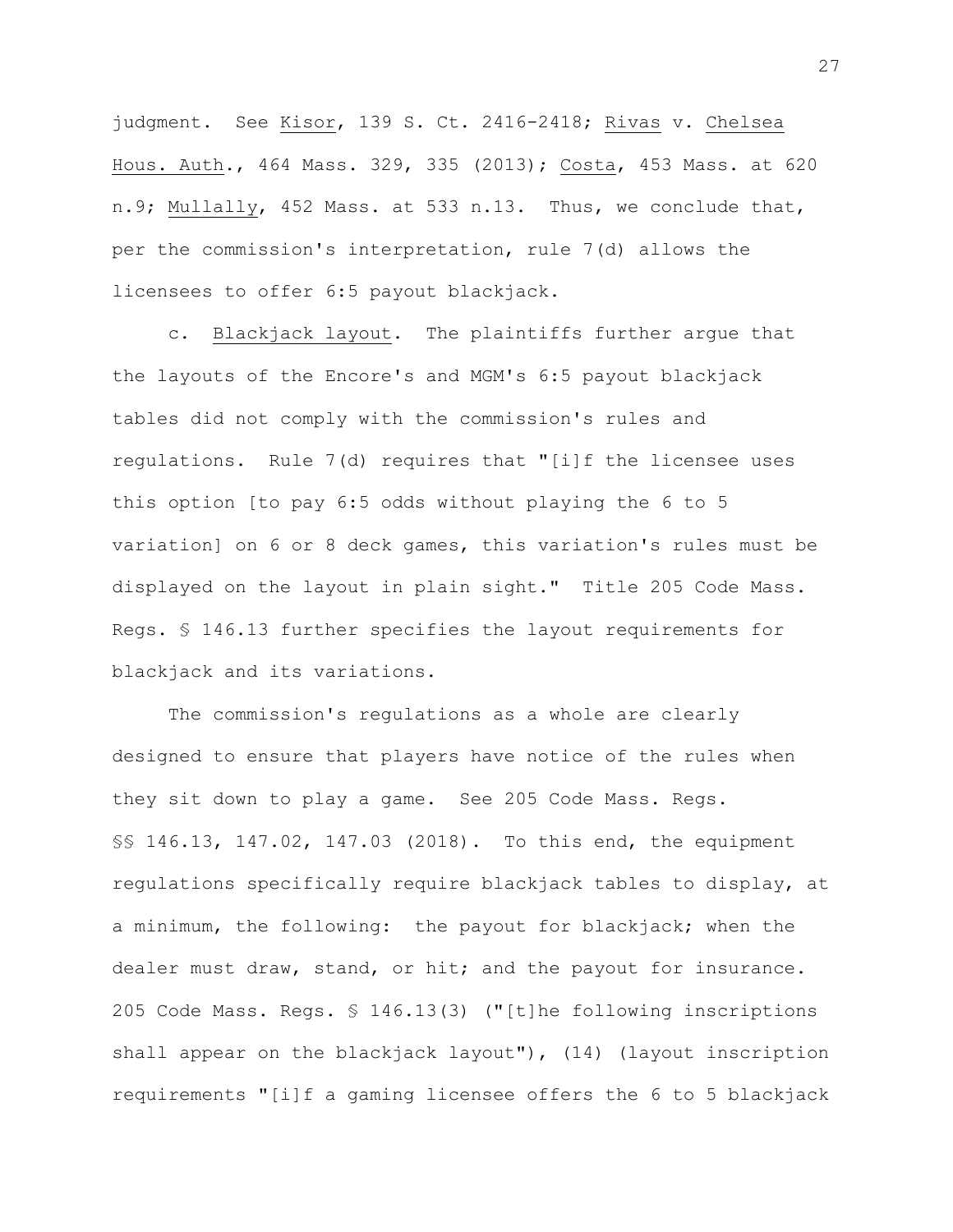variation"). The equipment regulations do not have an inscription requirement specific to 6:5 payout blackjack; only rule 7(d) references displaying the rules of 6:5 payout blackjack.

Encore's tables offering 6:5 payout blackjack displayed the following rules: "Blackjack pays 6 to 5. Dealer must draw to 16 and soft 17 and stand on hard 17's and all 18's. Insurance pays 2 to 1."<sup>25</sup>

Encore and MGM contend that rule 7(d)'s requirement that "this variation's rules must be displayed in plain sight" is only a requirement that the selected odds be displayed. This is a clear misreading of the plain text of the rule: payouts are merely one small portion of the blackjack rules of every variation. As the Federal District Court judge correctly noted in her review of the rules, the words "payout" and "rule" are not used interchangeably. Schuster, 471 F. Supp. 3d at 421.

That said, it is clear from the layout requirements set out in the regulations that licensees are not required to imprint every page of the blackjack rules on their tables. Rather, the regulations require a display of the odds, the rules the dealer

<sup>&</sup>lt;sup>25</sup> Only the Encore table inscriptions appear in the record. DeCosmo alleges that the MGM tables displayed that blackjack pays at odds of 6:5. DeCosmo has made no allegations, and this court does not have information, as to precisely what else was imprinted on MGM's tables. MGM's arguments with regard to the table inscriptions are identical to Encore's.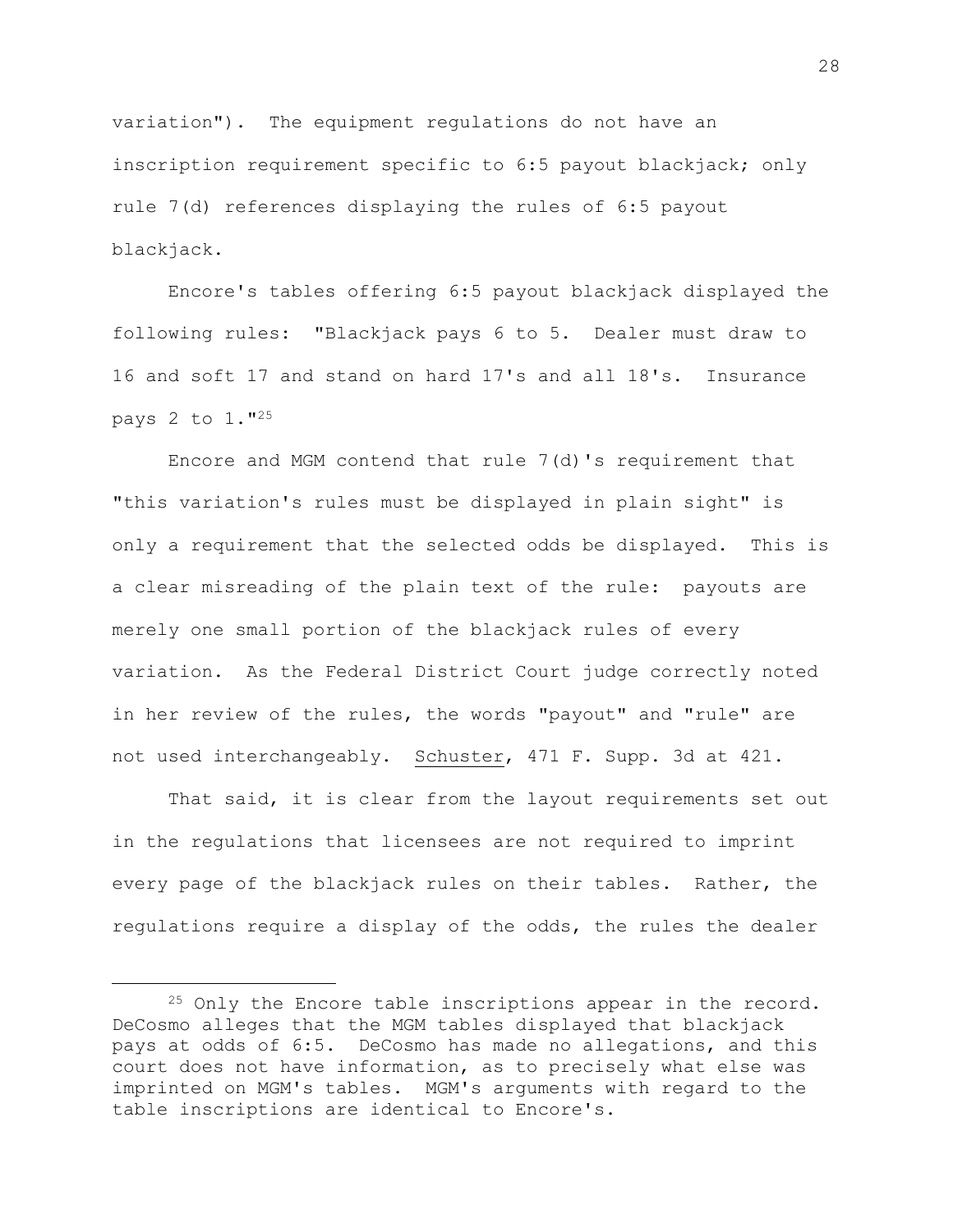must follow when competing against players, and the payment of insurance. 205 Code Mass. Regs. § 146.13(3), (14). Encore's tables, although obviously displaying the 6:5 odds referenced in rule 7(d) instead of the 3:2 odds specifically required by the equipment requlations, did abide by these general requirements.  $26$ 

Importantly, the main differences between 6:5 payout blackjack and the 6:5 variation -- the number of decks and whether cards are dealt face up or face down -- are easily observable just by watching the game play, particularly given that the 6:5 variation is dealt by hand, rather than machine. Thus, any player familiar enough with the blackjack rules to know the differences between standard blackjack and the 6:5 variation would have been able to observe the relevant features of 6:5 payout blackjack and know they were not playing the 6:5 variation. Although Encore and MGM chose to operate a housefriendly game, they did not deceive players into believing it would be more player-friendly than it actually was.

Therefore, we conclude that Encore's and MGM's layouts complied with rule 7(d)'s notification requirement that "this

<sup>26</sup> We do not have complete information as to what else was imprinted on MGM's tables. See note 25, supra.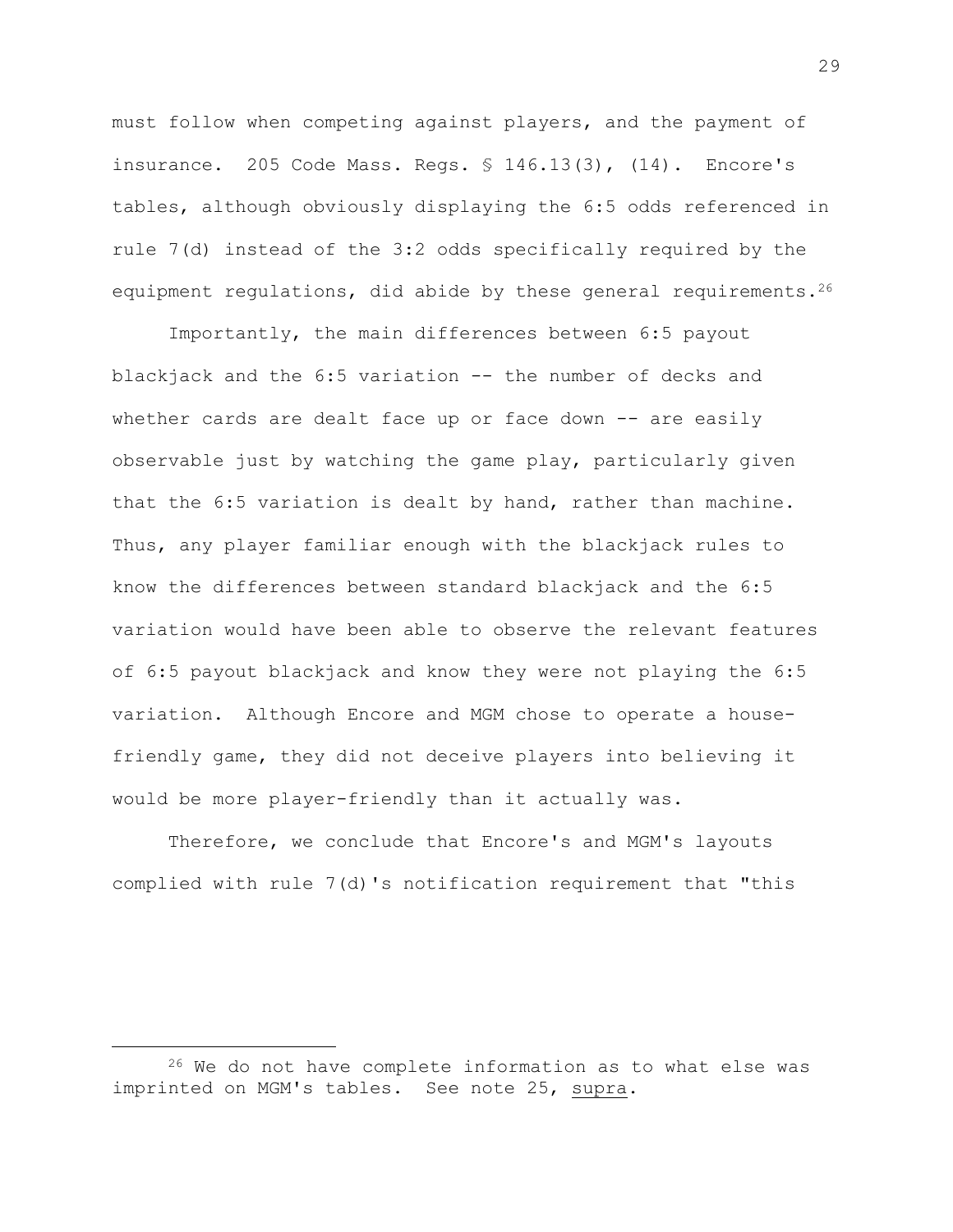variation's rules must be displayed on the layout in plain sight."<sup>27</sup>

4. Conclusion. a. Schuster matter (SJC-13060). We answer "yes" to the certified question, "Did the February 11, 2019 version of the Rules of Blackjack that were published by the Massachusetts Gaming Commission and posted on its website in accordance with [205 Code Mass. Regs. § 147.02] permit a Massachusetts casino to pay 6:5 odds to a player who was dealt a winning Blackjack hand, while not otherwise playing by the '6 to 5 Blackjack Variation' rules that were articulated in Rule 6a of the February 11, 2019 version of the Rules of Blackjack?"

The Reporter of Decisions is to furnish attested copies of this opinion to the clerk of this court. The clerk in turn will transmit one copy, under the seal of the court, to the clerk of the United States District Court for the District of Massachusetts, as the answer to the question certified, and also will transmit a copy to each party.

<sup>&</sup>lt;sup>27</sup> The plaintiffs arque that this provision requires the defendants to post in plain sight that even-money insurance bets were void at 6:5 payout blackjack tables. However, rule 7(d)'s statement about even-money insurance bets merely states a mathematical truth, not a rule. The commission did not require licensees to display any information about even-money insurance bets at 6:5 variation tables. 205 Code Mass. Regs. § 146.13(14). The impossibility of even-money insurance bets is a fact of blackjack played at 6:5 odds, not a free-standing rule.